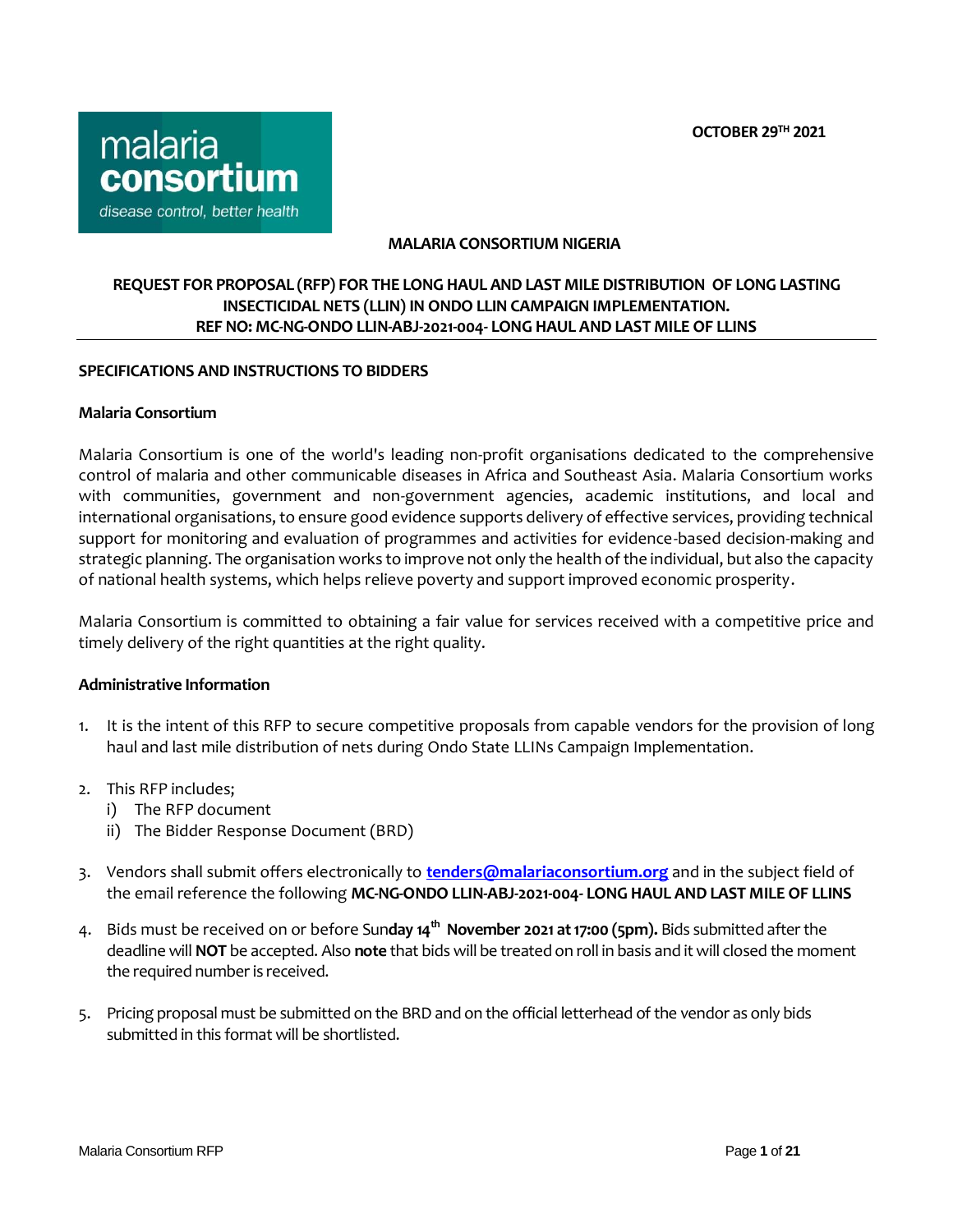- 6. Questions must be sent by email t[o tenders@malariaconsortium.org](mailto:tenders@malariaconsortium.org) with the following bid reference in the subject: **'MC-NG-ONDO LLIN-ABJ-2021-004- LONG HAUL AND LAST MILE OF LLINS'.** All questions must be sent in latest by **Friday, 5 th November 2021 at 5pm.**
- 7. Malaria Consortium shall notify the winning bidders in writing. Malaria Consortium is under no responsibility to release the identity or contract terms of the winning vendor.
- 8. Malaria Consortium reserves the right to accept or reject any or all bids, and to accept the bid deemed to be in the best interest of Malaria Consortium, and is not bound to accept the lowest priced bid submitted.
- 9. Malaria Consortium reserves the right to award contracts to multiple vendors if deemed to be in its best interest.
- 10. The award criteria shall be based on the proposals overall response and "value for money" while taking into consideration donor and internal requirements and regulations. The award will be determined by a committee of Malaria Consortium employees.
- 11. The successful vendor shall receive a contract and deliver the service. The contract can be extended upon agreement by both parties.
- 12. The language for communications and required documents will be in English.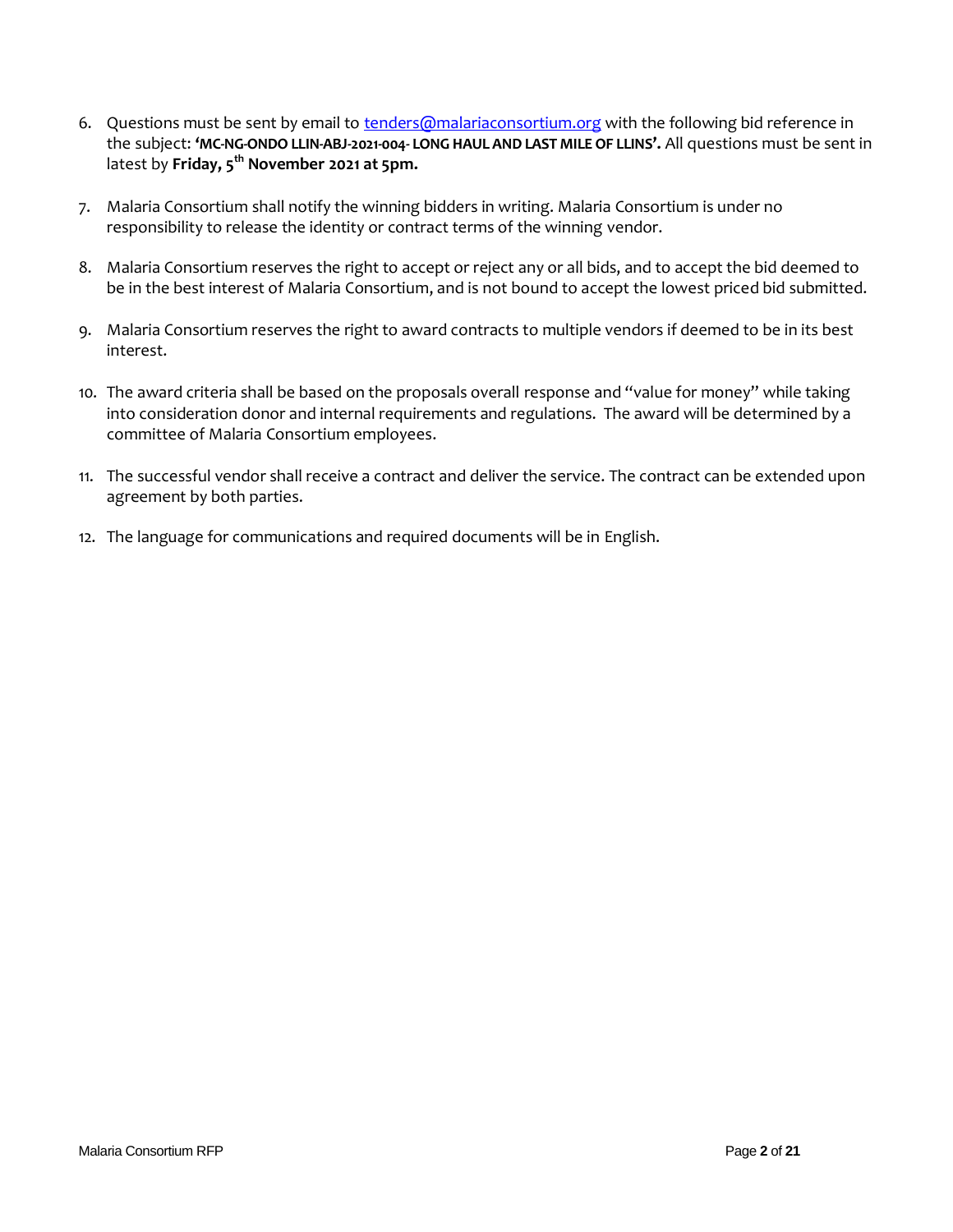# **Technical Requirements & Specifications**

13. Please find in the table below detailed specification of the services to be provided. Award will be made per categories of services requested.

**Table 1. Long Haul of LLINs from Central Warehouse to 18 LGAs Warehouse of Ondo State**

|                | LUNG HAUL DISTRIBUTION OF LLIN TH UNDUSTATE<br>FROM CENTRAL WAREHOUSE TO 18 LOCAL GOVERNMENT AREAS (LGA) WAREHOUSE |                              |                                                                                  |                                                                                            |                                 |                  |              |
|----------------|--------------------------------------------------------------------------------------------------------------------|------------------------------|----------------------------------------------------------------------------------|--------------------------------------------------------------------------------------------|---------------------------------|------------------|--------------|
|                | Long Haul from Central Warehouse to LGA Warehouse                                                                  |                              |                                                                                  |                                                                                            |                                 |                  |              |
| S/NO           | Name of<br><b>Central</b><br>Warehouse                                                                             | Name of<br><b>LGA</b>        | <b>Description</b>                                                               | location of LGA<br>Warehouse                                                               | No of<br>Bales (50<br>PCS/Bale) | cost per<br>bale | <b>Total</b> |
| 1              | CW in Akure                                                                                                        | AKOKO<br><b>NORTHEAST</b>    | Transportation of<br>bales of nets from<br>central warehouse<br>to LGA warehouse | PHC AUTHORITY<br>HALL, OKOJA,<br>STREET, IKARE                                             | 3,011                           |                  |              |
| $\overline{2}$ | CW in Akure                                                                                                        | AKOKO<br><b>NORTHWESR</b>    | Transportation of<br>bales of nets from<br>central warehouse<br>to LGA warehouse | <b>ST JUDGES</b><br>CHURCH,<br>OKEAGBE AKOKO                                               | 3,661                           |                  |              |
| 3              | CW in Akure                                                                                                        | AKOKO<br>SOUTHEAST           | Transportation of<br>bales of nets from<br>central warehouse<br>to LGA warehouse | <b>IDOFIN</b><br>QUARTERS,<br><b>OPPOSITE ROMAN</b><br><b>CATHOLIC</b><br>CHURCH, ISUA-ILE | 1,427                           |                  |              |
| 4              | CW in Akure                                                                                                        | AKOKO<br>SOUTHWEST           | Transportation of<br>bales of nets from<br>central warehouse<br>to LGA warehouse | <b>OWALUSI</b><br><b>COMMUNITY</b><br>HALL, IWARO OKA<br>AKOKO                             | 3,939                           |                  |              |
| 5              | CW in Akure                                                                                                        | <b>AKURE</b><br><b>NORTH</b> | Transportation of<br>bales of nets from<br>central warehouse<br>to LGA warehouse | OGBOLU'S<br>PALACE, ODO OJA,<br><b>ITAOGBOLU</b>                                           | 2,935                           |                  |              |
| 6              | CW in Akure                                                                                                        | <b>AKURE</b><br>SOUTH        | Transportation of<br>bales of nets from<br>central warehouse<br>to LGA warehouse | <b>AGRIC INPUT</b><br><b>SUPPLY AGENCY</b><br>STORE, ONDO RD,<br><b>AKURE</b>              | 7,696                           |                  |              |
| $\overline{7}$ | CW in Akure                                                                                                        | ESE ODO                      | Transportation of<br>bales of nets from<br>central warehouse<br>to LGA warehouse | <b>CIVIC CENTRE</b><br><b>IGBEKEBO</b>                                                     | 2,686                           |                  |              |
| 8              | CW in Akure                                                                                                        | <b>IDANRE</b>                | Transportation of<br>bales of nets from<br>central warehouse<br>to LGA warehouse | <b>OWENA BHC</b><br>STORE,<br>OWENA/AYETORO                                                | 2,233                           |                  |              |
| 9              | CW in Akure                                                                                                        | <b>IFEDORE</b>               | Transportation of<br>bales of nets from<br>central warehouse<br>to LGA warehouse | <b>BHC STORE,</b><br>MOLETE, IGBARA-<br>OKE                                                | 972                             |                  |              |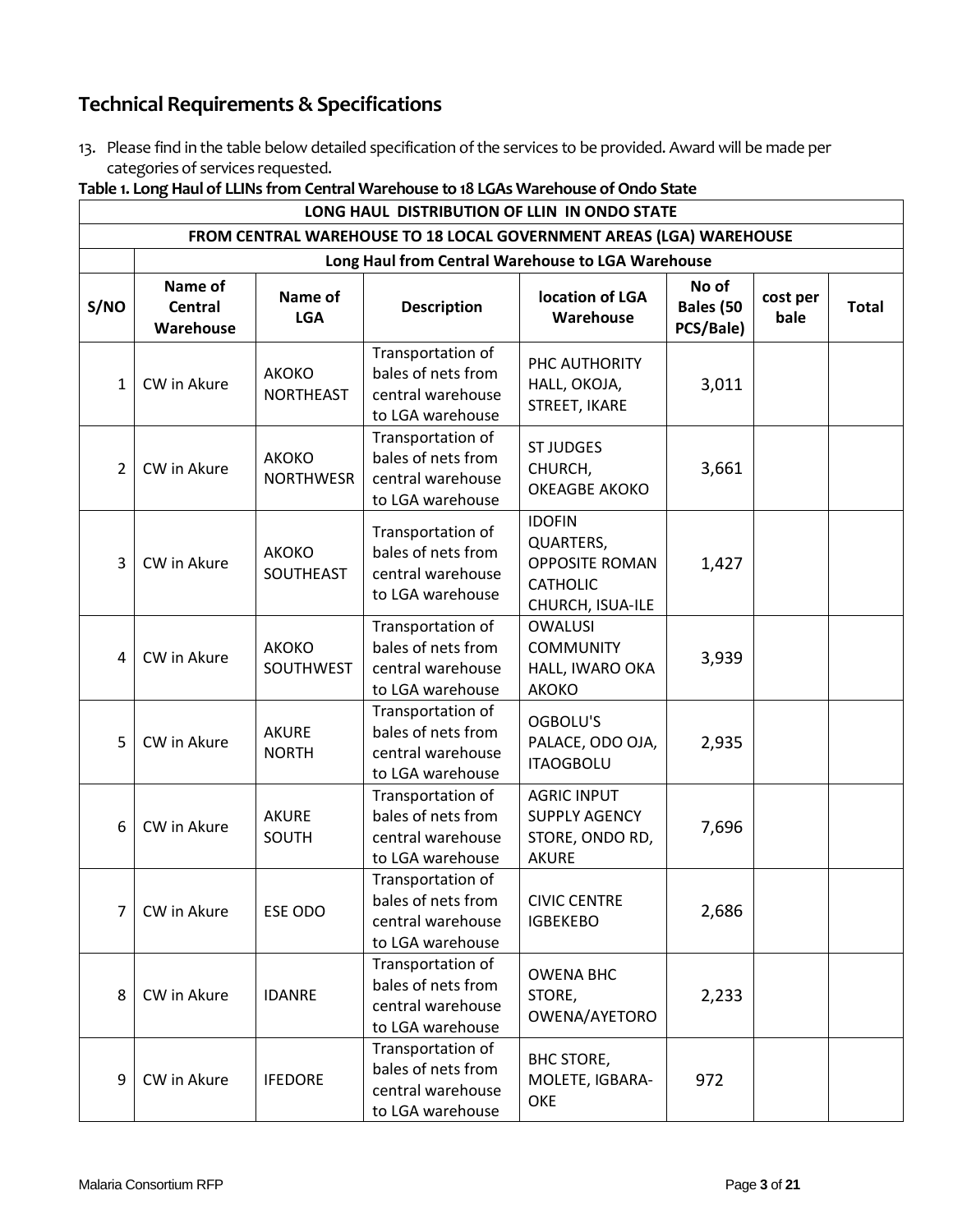| 10 | CW in Akure | <b>ILAJE</b>     | Transportation of<br>bales of nets from<br>central warehouse<br>to LGA warehouse | <b>CIVIC CENTRE</b><br><b>IGBOKODA</b>                                                                                                                       | 5,032  |  |
|----|-------------|------------------|----------------------------------------------------------------------------------|--------------------------------------------------------------------------------------------------------------------------------------------------------------|--------|--|
| 11 | CW in Akure | <b>ILE OLUJI</b> | Transportation of<br>bales of nets from<br>central warehouse<br>to LGA warehouse | PHC SECRETARIAT,<br>OLOGUNDUDU<br>(ALONG<br><b>BAMIKEMO</b><br>ROAD, BEFORE<br>BAMIKEMO)                                                                     | 2,991  |  |
| 12 | CW in Akure | <b>IRELE</b>     | Transportation of<br>bales of nets from<br>central warehouse<br>to LGA warehouse | <b>IRELE LOCAL</b><br><b>GOVERNMENT</b><br><b>ODIMAYO</b><br>CONFERENCE<br><b>HALL &amp; IRELE</b><br><b>LOCAL</b><br><b>GOVERNMENT</b><br><b>AGRIC HALL</b> | 2,484  |  |
| 13 | CW in Akure | <b>ODIGIBO</b>   | Transportation of<br>bales of nets from<br>central warehouse<br>to LGA warehouse | <b>LGA SECRETARIAT</b><br>HALL, ORE,<br><b>ODIGBO</b>                                                                                                        | 5,384  |  |
| 14 | CW in Akure | <b>OKITIPUPA</b> | Transportation of<br>bales of nets from<br>central warehouse<br>to LGA warehouse | ILUTITUN 1 PHC<br>STORES, ALONG<br>HOSPITAL ROAD,<br><b>OKITIPUPA</b>                                                                                        | 4,191  |  |
| 15 | CW in Akure | <b>ONDO EAST</b> | Transportation of<br>bales of nets from<br>central warehouse<br>to LGA warehouse | <b>MOBOLORUNDUR</b><br>O PRODUCE<br><b>MARKETING</b><br><b>SOCIETY LIMITED</b><br>LIMITED<br>COOPERATIVE<br>STORE,<br><b>BOLORUNDURO</b>                     | 1,107  |  |
| 16 | CW in Akure | <b>ONDO WEST</b> | Transportation of<br>bales of nets from<br>central warehouse<br>to LGA warehouse | <b>BETTER LIFE BHC</b><br>STORE, ONDO,<br><b>ONDO WEST</b>                                                                                                   | 4,020  |  |
| 17 | CW in Akure | <b>OSE</b>       | Transportation of<br>bales of nets from<br>central warehouse<br>to LGA warehouse | <b>OBA GABRIEL</b><br><b>GENERAL HOSP</b><br>HALL, IFON                                                                                                      | 1,308  |  |
| 18 | CW in Akure | <b>OWO</b>       | Transportation of<br>bales of nets from<br>central warehouse<br>to LGA warehouse | <b>LGA SECRETARIAT</b><br>HALL, OWO                                                                                                                          | 3,789  |  |
|    |             | <b>TOTAL</b>     |                                                                                  |                                                                                                                                                              | 58,868 |  |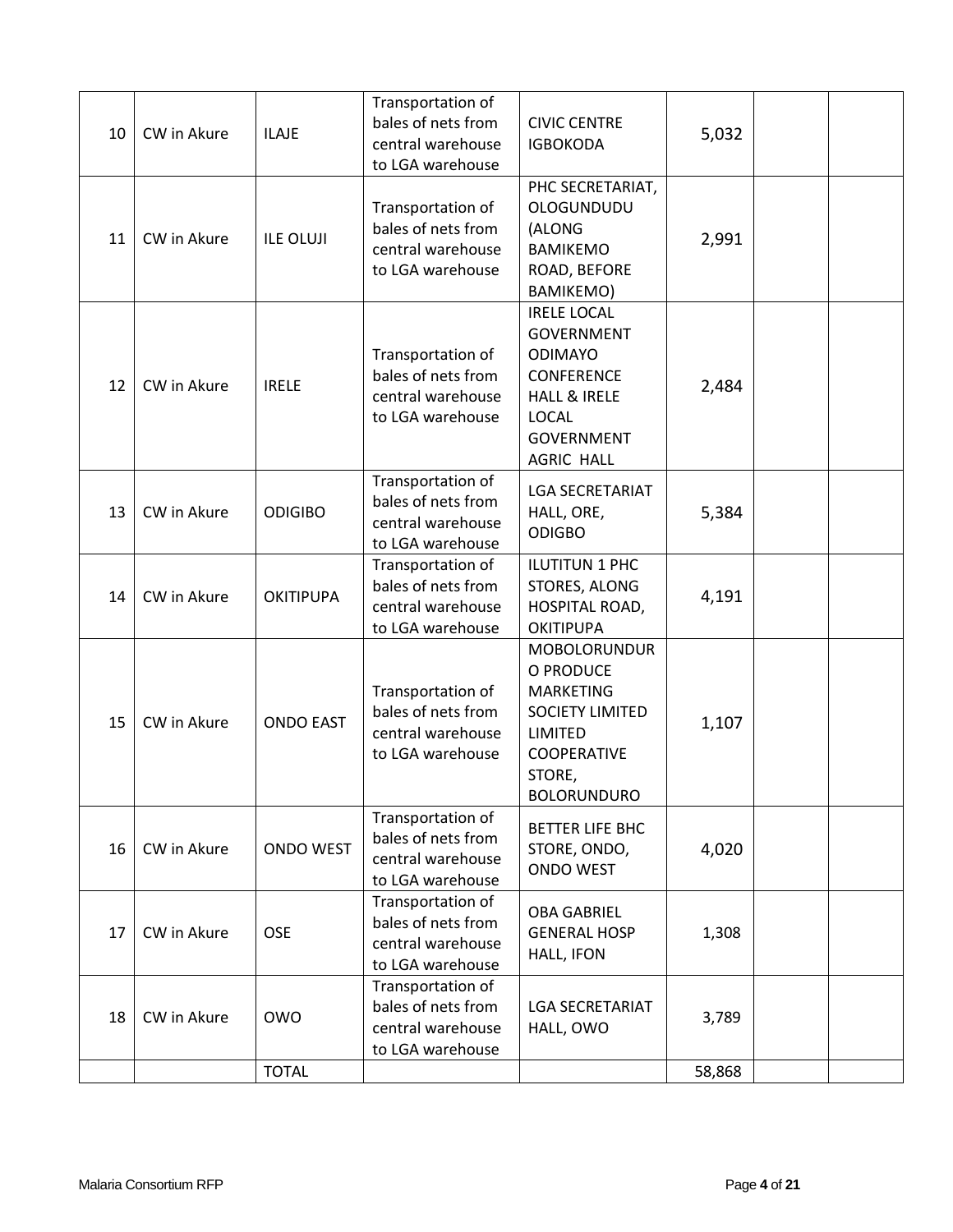**Table 2: Last Mile of LLINs from LGAs Warehouse to Distribution Hubs in 18 LGAs of Ondo State**

|                |                                                                                                                           | <b>LAST MILE DISTRIBUTION OF LLIN IN ONDO STATE</b>                             |                                                          |  |  |  |
|----------------|---------------------------------------------------------------------------------------------------------------------------|---------------------------------------------------------------------------------|----------------------------------------------------------|--|--|--|
|                | FROM LOCAL GOVERNMENT AREAS (LGA) WAREHOUSE; LGA WAREHOUSE TO DITRIBUTION HUBS(DHs)<br>AND DHs TO STATE CENTRAL WAREHOUSE |                                                                                 |                                                          |  |  |  |
|                |                                                                                                                           | <b>Last Mile Distribution from Central</b><br><b>Warehouse to LGA Warehouse</b> | <b>Reverse Logistics From DH</b><br>to Central Warehouse |  |  |  |
| S/NO           | <b>Name of LGA</b>                                                                                                        | <b>Total in Naira</b>                                                           | <b>Total In Naira</b>                                    |  |  |  |
| 1              | <b>AKOKO NORTHEAST</b>                                                                                                    | 0                                                                               | 0                                                        |  |  |  |
| 2              | <b>AKOKO NORTHWEST</b>                                                                                                    | 0                                                                               | 0                                                        |  |  |  |
| 3              | AKOKO SOUTHEAST                                                                                                           | $\Omega$                                                                        | $\Omega$                                                 |  |  |  |
| 4              | AKOKO SOUTHWEST                                                                                                           | 0                                                                               | 0                                                        |  |  |  |
| 5              | <b>AKURE NORTH</b>                                                                                                        | 0                                                                               | 0                                                        |  |  |  |
| 6              | <b>AKURE SOUTH</b>                                                                                                        | 0                                                                               | 0                                                        |  |  |  |
| $\overline{7}$ | ESE ODO                                                                                                                   | $\mathbf 0$                                                                     | 0                                                        |  |  |  |
| 8              | <b>IDANRE</b>                                                                                                             | $\mathbf 0$                                                                     | $\mathbf 0$                                              |  |  |  |
| 9              | <b>IFEDORE</b>                                                                                                            | $\mathbf 0$                                                                     | 0                                                        |  |  |  |
| 10             | <b>ILAJE</b>                                                                                                              | $\mathbf 0$                                                                     | $\mathbf 0$                                              |  |  |  |
| 11             | ILE OLUJI/OKEIGBO                                                                                                         | $\mathbf 0$                                                                     | 0                                                        |  |  |  |
| 12             | <b>IRELE</b>                                                                                                              | $\mathbf 0$                                                                     | $\mathbf 0$                                              |  |  |  |
| 13             | <b>ODIGBO</b>                                                                                                             | $\mathbf 0$                                                                     | $\mathbf 0$                                              |  |  |  |
| 14             | <b>OKITIPUPA</b>                                                                                                          | $\mathbf 0$                                                                     | $\mathbf 0$                                              |  |  |  |
| 15             | <b>ONDO EAST</b>                                                                                                          | $\mathbf 0$                                                                     | $\mathbf 0$                                              |  |  |  |
| 16             | <b>ONDO WEST</b>                                                                                                          | $\mathbf 0$                                                                     | $\mathbf 0$                                              |  |  |  |
| 17             | <b>OSE</b>                                                                                                                | $\mathbf 0$                                                                     | 0                                                        |  |  |  |
| 18             | <b>OWO</b>                                                                                                                | $\mathbf 0$                                                                     | $\mathbf 0$                                              |  |  |  |
|                | <b>GRAND TOTAL</b>                                                                                                        | 0                                                                               | 0                                                        |  |  |  |

## **Table 3: Last mile distribution of LLINs from Distribution Hubs to Households in 18 LGAs of Ondo State LAST MILE DISTRIBUTION OF LLIN IN ONDO STATE**

|      | LAST MILLE DISTRIBUTION OF LLIN TN ONDO STATE                            |                                                                                                                            |                                 |                  |       |  |  |  |
|------|--------------------------------------------------------------------------|----------------------------------------------------------------------------------------------------------------------------|---------------------------------|------------------|-------|--|--|--|
|      | FROM DISTRIBUTION HUBS IN 18 LOCAL GOVERNMENT AREAS (LGAS) TO HOUSEHOLDS |                                                                                                                            |                                 |                  |       |  |  |  |
| S/NO | Name of LGA                                                              | <b>Description</b>                                                                                                         | No of<br>Bales (50<br>PCS/Bale) | cost per<br>bale | Total |  |  |  |
|      | AKOKO<br><b>NORTHEAST</b>                                                | Distribution of nets from Distribution Hubs<br>to 54,205 households in the LGA. Maximum<br>of 4 bales distributed per day. | 3,011                           |                  |       |  |  |  |
|      | <b>AKOKO</b><br><b>NORTHWESR</b>                                         | Distribution of nets from Distribution Hubs<br>to 65,906 households in the LGA. Maximum<br>of 4 bales distributed per day. | 3,661                           |                  |       |  |  |  |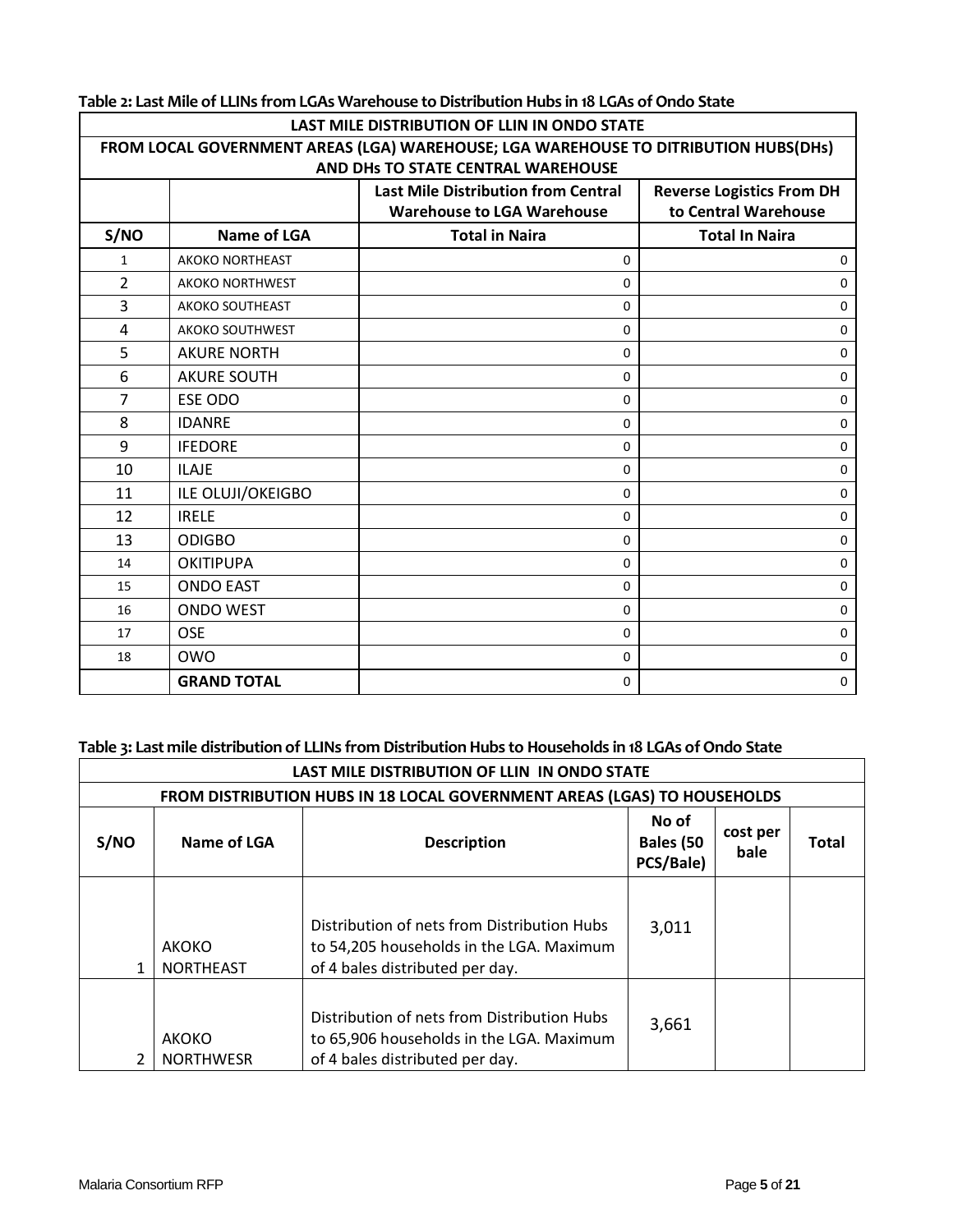| 3              | AKOKO<br>SOUTHEAST        | Distribution of nets from Distribution Hubs<br>to 25,683 households in the LGA. Maximum<br>of 4 bales distributed per day.  | 1,427 |  |
|----------------|---------------------------|-----------------------------------------------------------------------------------------------------------------------------|-------|--|
| 4              | <b>AKOKO</b><br>SOUTHWEST | Distribution of nets from Distribution Hubs<br>to 70,907 households in the LGA. Maximum<br>of 4 bales distributed per day.  | 3,939 |  |
| 5              | <b>AKURE NORTH</b>        | Distribution of nets from Distribution Hubs<br>to 52,830 households in the LGA. Maximum<br>of 4 bales distributed per day.  | 2,935 |  |
| 6              | <b>AKURE SOUTH</b>        | Distribution of nets from Distribution Hubs<br>to 138,535 households in the LGA.<br>Maximum of 4 bales distributed per day. | 7,696 |  |
| $\overline{7}$ | ESE ODO                   | Distribution of nets from Distribution Hubs<br>to 48,354 households in the LGA. Maximum<br>of 4 bales distributed per day.  | 2,686 |  |
| 8              | <b>IDANRE</b>             | Distribution of nets from Distribution Hubs<br>to 40,190 households in the LGA. Maximum<br>of 4 bales distributed per day.  | 2,233 |  |
| 9              | <b>IFEDORE</b>            | Distribution of nets from Distribution Hubs<br>to 17,492 households in the LGA. Maximum<br>of 4 bales distributed per day.  | 972   |  |
| 10             | <b>ILAJE</b>              | Distribution of nets from Distribution Hubs<br>to 90,569 households in the LGA. Maximum<br>of 4 bales distributed per day.  | 5,032 |  |
| 11             | ILE OLUJI                 | Distribution of nets from Distribution Hubs<br>to 53,845 households in the LGA. Maximum<br>of 4 bales distributed per day.  | 2,991 |  |
| 12             | <b>IRELE</b>              | Distribution of nets from Distribution Hubs<br>to 44,719 households in the LGA. Maximum<br>of 4 bales distributed per day.  | 2,484 |  |
| 13             | <b>ODIGIBO</b>            | Distribution of nets from Distribution Hubs<br>to 96,918 households in the LGA. Maximum<br>of 4 bales distributed per day.  | 5,384 |  |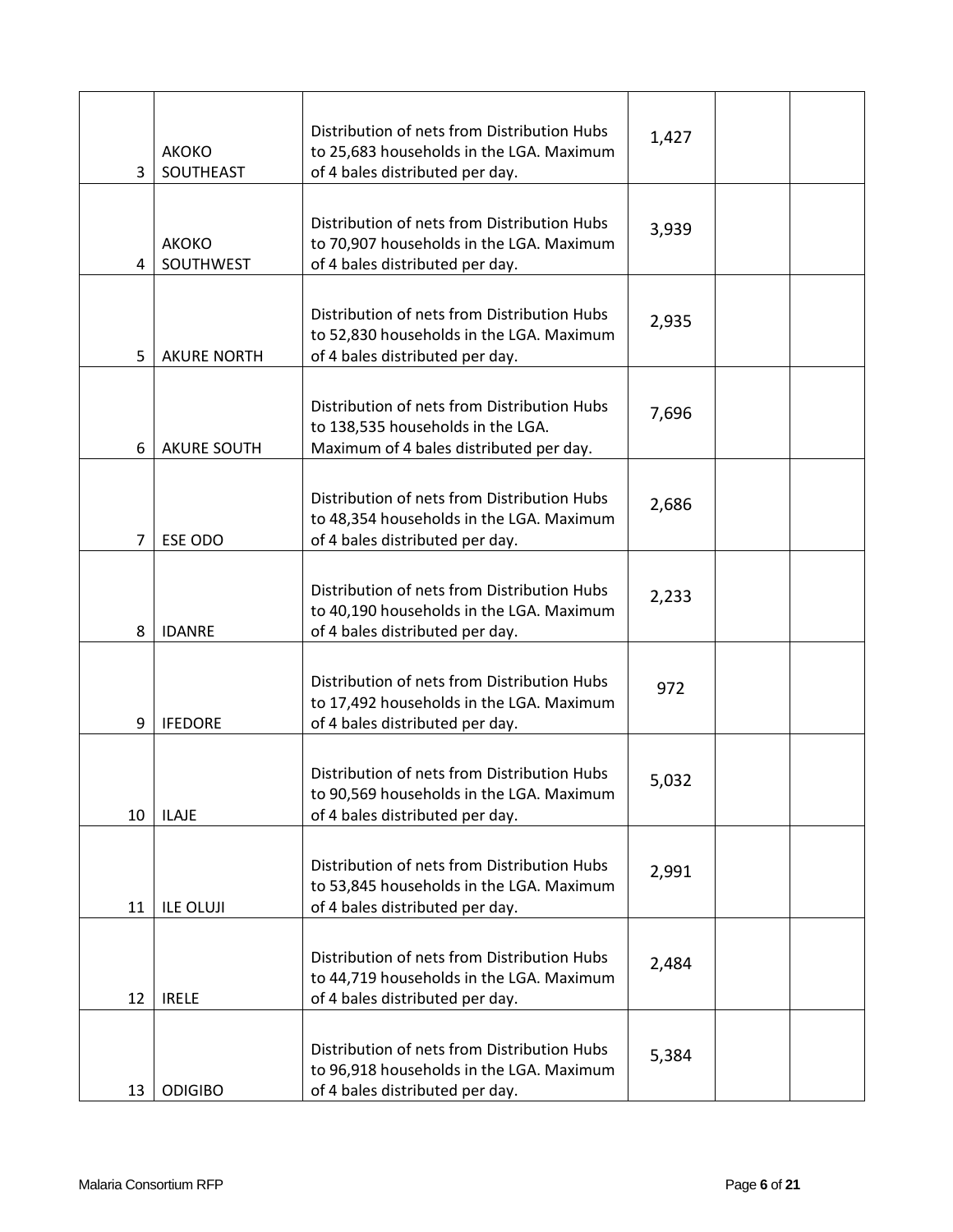| 14 | <b>OKITIPUPA</b> | Distribution of nets from Distribution Hubs<br>to 75,438 households in the LGA. Maximum<br>of 4 bales distributed per day. | 4,191  |  |
|----|------------------|----------------------------------------------------------------------------------------------------------------------------|--------|--|
| 15 | <b>ONDO EAST</b> | Distribution of nets from Distribution Hubs<br>to 19,931 households in the LGA. Maximum<br>of 4 bales distributed per day. | 1,107  |  |
| 16 | <b>ONDO WEST</b> | Distribution of nets from Distribution Hubs<br>to 72,357 households in the LGA. Maximum<br>of 4 bales distributed per day. | 4,020  |  |
| 17 | <b>OSE</b>       | Distribution of nets from Distribution Hubs<br>to 23,549 households in the LGA. Maximum<br>of 4 bales distributed per day. | 1,308  |  |
| 18 | <b>OWO</b>       | Distribution of nets from Distribution Hubs<br>to 68,204 households in the LGA. Maximum<br>of 4 bales distributed per day. | 3,789  |  |
|    | <b>TOTAL</b>     |                                                                                                                            | 58,868 |  |
|    |                  |                                                                                                                            |        |  |

14. Kindly find attached detail **quotes matrix for costing and for your respons**e. Do not reformat the template.

15. All Bid Validity shall be for a minimum of 90 days

## **Payment Terms**

- 16. Malaria Consortium will make payment within 30 days after presentation of certificate of completion note/signed waybills/Goods Received Notes and invoice outlining any deductions for loss, damage or late delivery.
- 17. All payments shall be made in (Nigerian Naira) by bank transfer within 30 days of receipt of valid documentation
- 18. Payment will be net of tax deduction in accordance with Nigeria tax Laws. Malaria Consortium is VAT exempted but it is mandated to make tax deduction and remit same to relevant tax authority in Nigeria. All vendors are subject to withholding tax deductions.

## **RFP Mandatory Criteria**

19. For bid to be considered eligible for evaluation, the organization must be registered with CAC, must have Tax Clearance Certificate and must have agreed to be compliant to Malaria Consortiums Policies. Any Bid Not Meeting this Mandatory Criteria will not be Evaluated.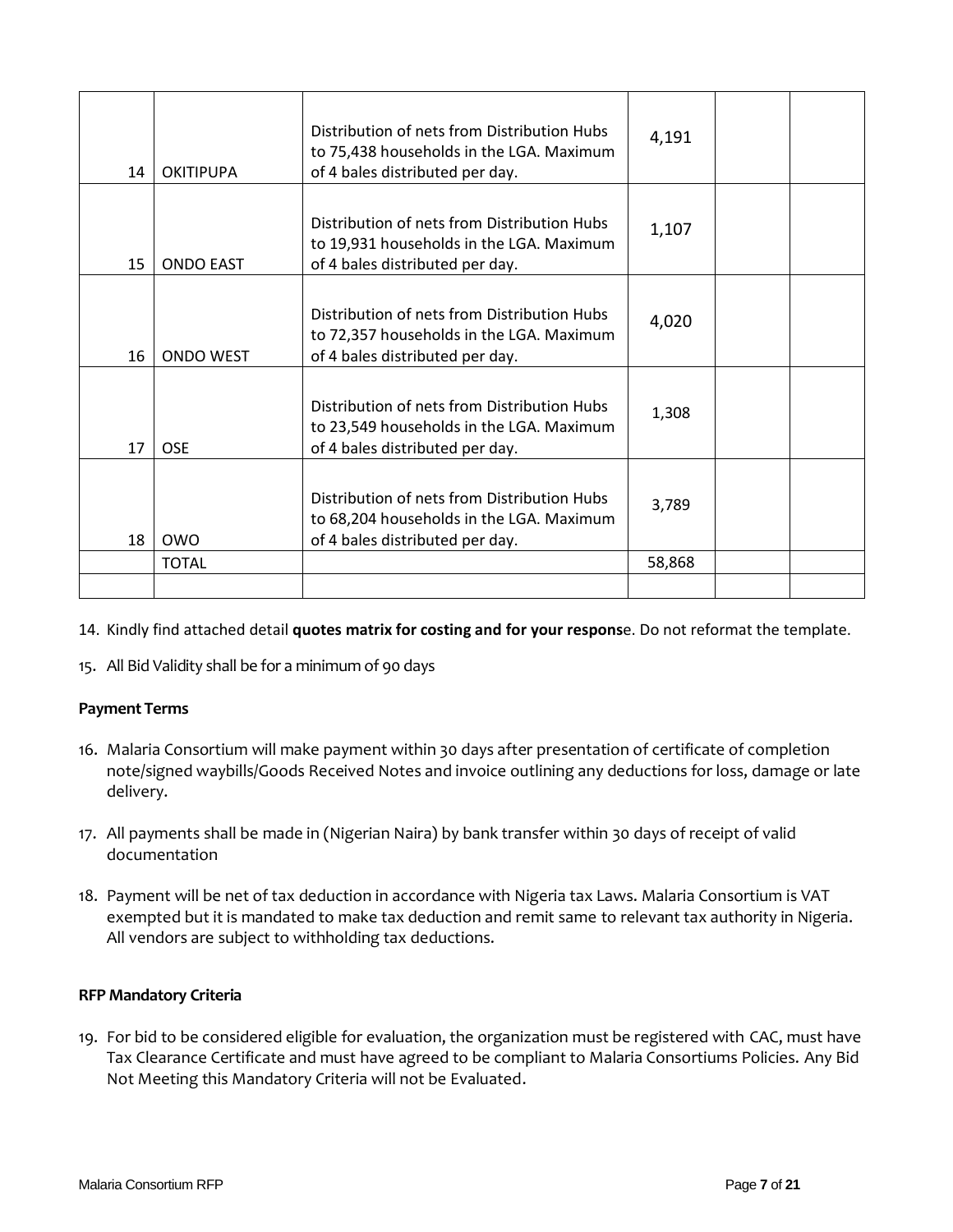**Mandatory criteria found in the BRD** (non-adherence disqualifies a bid from further consideration)

- Completed Bidder Response Document (BRD), evidence of tax remittance and copies of internal policies
- Signature to confirm compliance with Malaria Consortiums Policies
- Copy of business registration documents (proof of legal operation in the country of registration)
- Pricing Proposal, including a full cost breakdown, based on the details provided in this RFP

## **RFP Evaluation Criteria**

20. Proposals will be evaluated based on clarity and completeness of presentation.

- a. Award will be made per categories of services requested based on the technically acceptable proposal with the lowest evaluated price.
- b. Bidders who satisfactorily meet the preliminary and mandatory requirements set out in this request for proposal will be required to make the vehicle available for sighting.
- c. Bidders must score a minimum of 60% before being considered for service.

| <b>Description (Technical proposal)</b>                                                                                                                         | <b>Total Score in</b><br>percentage |     |
|-----------------------------------------------------------------------------------------------------------------------------------------------------------------|-------------------------------------|-----|
| <b>Bidder's Experience</b>                                                                                                                                      |                                     |     |
| Years of experience carrying out last distribution of LLINs<br>preferrable during LLIN mass campaign                                                            | 20%                                 |     |
| At least three relevant client references from organisation you<br>٠<br>previously provided last distribution of LLINs preferrable during<br>LLIN mass campaign | 10%                                 | 40% |
| Evidence of Previous Similar POs/Contracts award for last<br>distribution of LLINs preferrable during LLIN mass campaign                                        | $10\%$                              |     |
| Lead time                                                                                                                                                       |                                     |     |
| Delivery lead time                                                                                                                                              | 20%                                 |     |
| Total technical Proposal i.e.                                                                                                                                   | 60%                                 |     |
| (Technical Bid; Bidder's Experience; Financial Capability and Lead time)                                                                                        |                                     |     |

| <b>Financial Competitiveness</b>                                                            |     |
|---------------------------------------------------------------------------------------------|-----|
| Pricing proposal, with total cost estimate for the services, with cost breakdown as per the | 40% |
| quotes matrix (Lowest Price Technically Acceptable).                                        |     |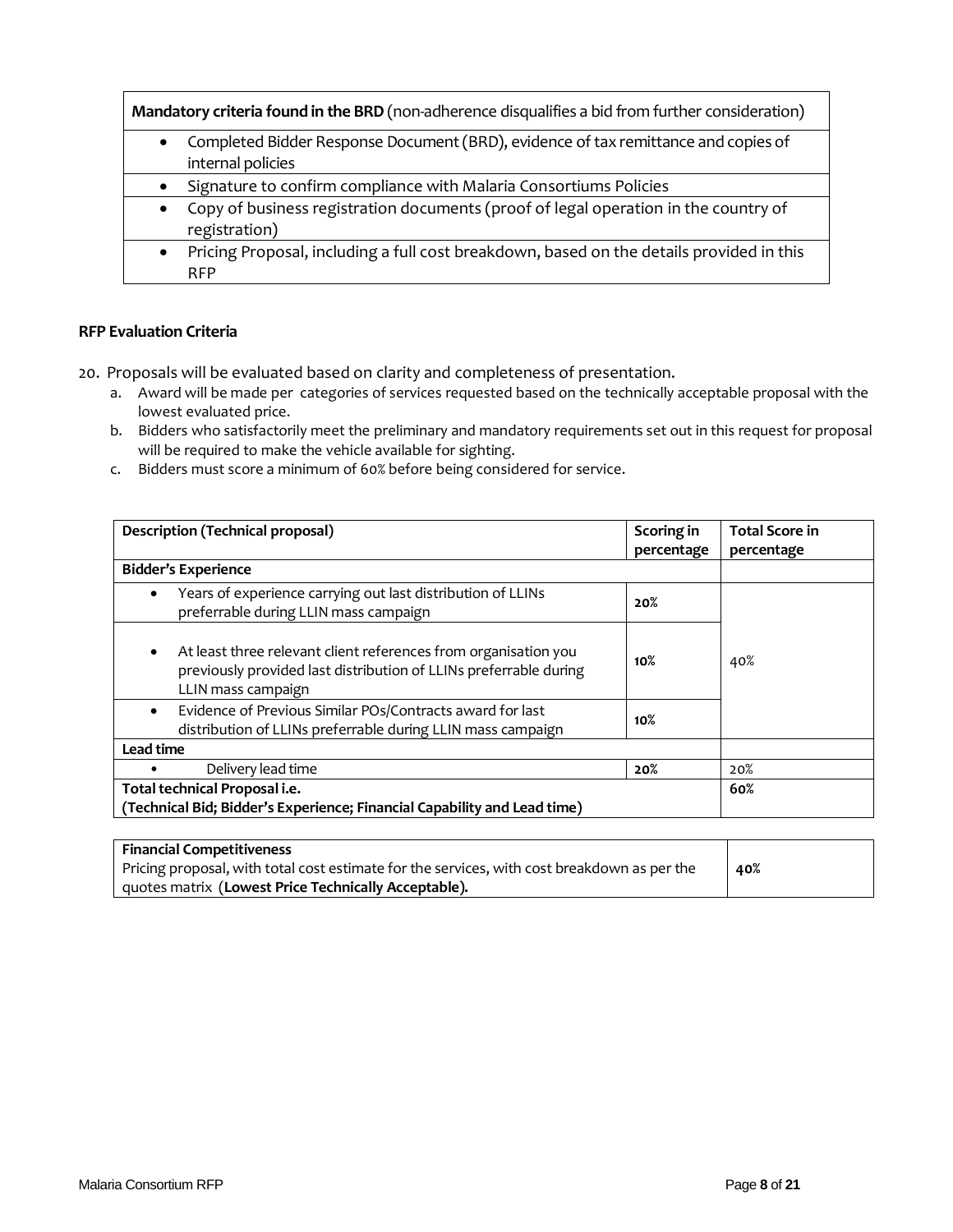### **1 Definitions and Interpretation**

These terms and conditions ("**Conditions**") form part of the contract between the supplier ("**Supplier**") and Malaria Consortium (the "**Customer**"), in relation to the purchase order ("**Order**") (the Order and the Conditions are together referred to as the "**Contract**"). Terms not otherwise defined herein shall have the meaning given to them in the applicable Order.

### **2 Quality and Defects**

- 2.1 The Goods and the Services shall, as appropriate:
	- a) correspond with their description in the Order and any applicable specification;
	- b) comply with all applicable statutory and regulatory requirements;
	- c) be of the highest quality and fit for each purpose held out by the Supplier or made known to the Supplier by the Customer;
	- d) be free from defects in design, material, workmanship and installation; and
	- e) be performed with the best care, skill and diligence in accordance with best practice in the Supplier's industry, profession or trade.
- 2.2 The Customer (including its representatives or agents) reserves the right at any time without the provision of prior notice to audit the Supplier's records, inspect work being undertaken in relation to the supply of the Goods and Services and, in the case of Goods, to test them.

### **3 Ethical Standards**

- 3.1 The Supplier shall observe the highest ethical standards during the performance of its obligations under this Contract including international labour standards promoted by the International Labour Organisation including in the areas of child labour and forced labour.
- 3.2 The Supplier, its suppliers and sub-contractors shall comply with all environmental, public health & safety, and product safety statutory and regulatory requirements and standards, shall not in any way be involved in (a) the manufacture or sale of arms or have any business relations with armed groups or governments for any war related purpose; or (b) terrorism and shall check its staff, suppliers and sub-contractors against the following sanctions lists: UK Treasury List, EC List, OFAC List and US Treasury List and comply with all regulatory requirements relating thereto.
- 3.3 The Supplier shall comply with the following Customer Policies, which are available upon request: Safeguarding and Anti-Bribery. *[Note: query whether these should be defined]*

### **4 Delivery / Performance**

- 4.1 The Goods shall be delivered to, and the Services shall be performed at the address and on the date or within the period stated in the Order, and in either case during the Customer's usual business hours, except where otherwise agreed in the Order. Time shall be of the essence in respect of this Condition 4.1.
- 4.2 Where the date of delivery of the Goods or of performance of Services is to be specified after issue of the Order, the Supplier shall give the Customer reasonable written notice of the specified date.
- 4.3 Delivery of the goods shall take place and title in the Goods will pass on the completion of the physical transfer of the goods from the Supplier or its agents to the Customer or its agents at the address specified in the Order.
- 4.4 Risk of damage to or loss of the Goods shall pass to the Customer in accordance with the relevant provisions of Incoterms rules as in force at the date the Contract is made or, where Incoterms do not apply, risk in the Goods shall pass to the Customer on completion of delivery. *[Note: need to specify an Incoterm in the Purchaser Order if this is to work.]*
- 4.5 The Customer shall not be deemed to have accepted any Goods or Services and shall retain its right to reject such Goods and Services until the Customer has had reasonable time to inspect them following delivery and/or performance by the Supplier.
- 4.6 The Customer shall be entitled to reject any Goods delivered or Services supplied which are not in accordance with the Contract. If any Goods or Services are so rejected, at the Customer's option, the Supplier shall forthwith re-supply substitute Goods or Services which conform with the Contract. Alternatively, the Customer may cancel the Contract and return any rejected Goods to the Supplier at the Supplier's risk and expense and the Supplier shall repay to the Customer any amount paid in relation to such Goods or Services.

### **5 Indemnity**

The Supplier shall indemnify the Customer in full against all liability, loss, damages, costs and expenses (including legal expenses) awarded against or incurred or paid by the Customer as a result of or in connection with any act or omission of the Supplier or its employees, agents or sub-contractors in performing its obligations under this Contract, and any claims made against the Customer by third parties (including claims for death, personal injury or damage to property) arising out of, or in connection with, the supply of the Goods or Services or a breach of Clause 2.

### **6 Price and Payment**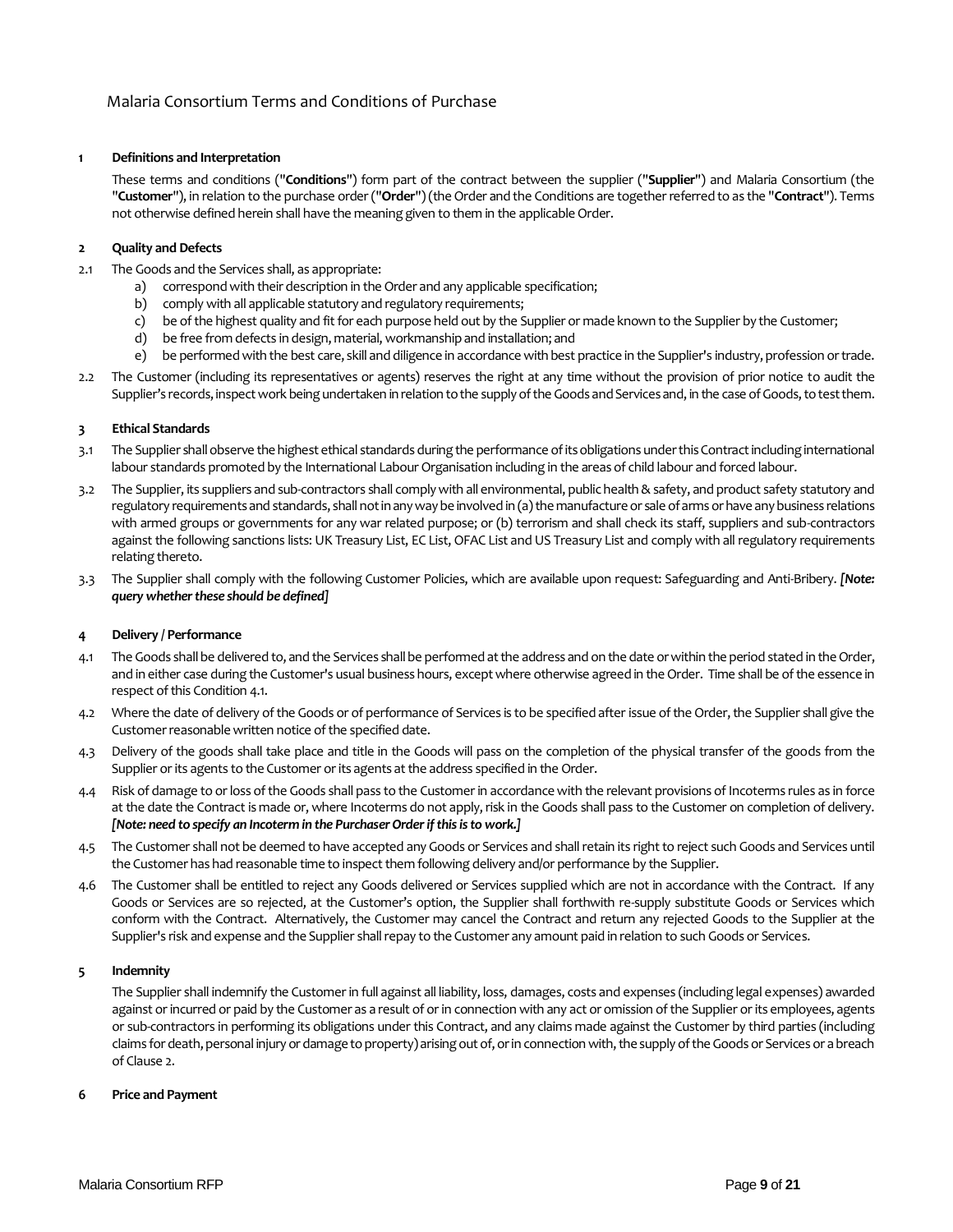Payment in arrears will be made as set out in the Order and the Customer shall be entitled to off-set against the price set out in the Order all sums owed to the Customer by the Supplier.

### **7 Termination**

- 7.1 The Customer may terminate the Contract without liability to the Supplier in whole or in part at any time and for any reason whatsoever by giving the Supplier at least one month's written notice.
- 7.2 The Customer may terminate the Contract with immediate effect by giving written notice to the Supplier and the Supplier shall pay to the Customer any losses (including all associated costs, liabilities and expenses, including legal costs) incurred by the Customer as a consequence of such termination and/or breach from the Supplier at any time if the Supplier:
	- a) becomes insolvent, goes into liquidation, makes any voluntary arrangement with its creditors, or becomes subject to an administration order or other similar bankruptcy process;
	- b) is in material breach of its obligations under the Contract; or
	- c) is in breach of any of its obligations and fails to remedy such breach within 14 days of written notice to remedy from the Customer.
- 7.3 In the event of termination, all existing purchase orders must be completed.

### **8 Supplier's Warranties**

- 8.1 The Supplier warrants to the Customer that:
	- a) it has all necessary internal authorisations and all authorisations from all relevant third parties to enable it to supply the Goods and the Services without infringing any applicable law, regulation, code or practice or any third party's rights;
	- b) it will not and will ensure that none of its employees will accept any commission, gift, inducement or other financial benefit from any supplier or potential supplier of the Customer; and
	- c) the Services will be performed by appropriately qualified and trained personnel, with the best care, skill and diligence and to such high standard of quality as it is reasonable for the Customer to expect in all the circumstances.

### **9 Force majeure**

- 9.1 Neither the Supplier nor the Customer shall be liable for any failure or delay in performing its obligations under the Contract to the extent that such failure or delay is caused by an event that is beyond that party's reasonable control and was not reasonably foreseeable at the date of the Order (a "**Force Majeure Event**") provided that the Supplier shall use best endeavours to cure such Force Majeure Event and resume performance under the Contract.
- 9.2 If any Force Majeure Event prevents the Supplier from carrying out its obligations under the Contract for a continuous period of more than 14 days, the Customer may terminate the Contract immediately by giving written notice to the Supplier.

### **10 General**

- 10.1 The Supplier shall not use the Customer's name, branding or logo other than in accordance with the Customer's written instructions or authorisation.
- 10.2 The Supplier may not assign, transfer, charge, subcontract, novate or deal in any other manner with any or all of its rights or obligations under the Contract without the Customer's prior written consent.
- 10.3 Any notice under or in connection with the Contract shall be given in writing to the address specified in the Order or to such other address as shall be notified in writing from time to time. For the purposes of this Condition, "writing" shall include e-mails and faxes.
- 10.4 If any court or competent authority finds that any provision of the Contract (or part of any provision) is invalid, illegal or unenforceable, that provision or part-provision shall, to the extent required, be deemed to be deleted, and the validity and enforceability of the other provisions of the Contract shall not be affected.
- 10.5 Any variation to the Contract, including the introduction of any additional terms and conditions, shall only be binding when agreed in writing and signed by both parties.
- 10.6 The Contract shall be governed by and construed in accordance with English law. The parties irrevocably submit to the exclusive jurisdiction of the courts of England and Wales to settle any dispute or claim arising out of or in connection with the Contract or its subject matter or formation.
- 10.7 A person who is not a party to the Contract shall not have any rights under or in connection with it.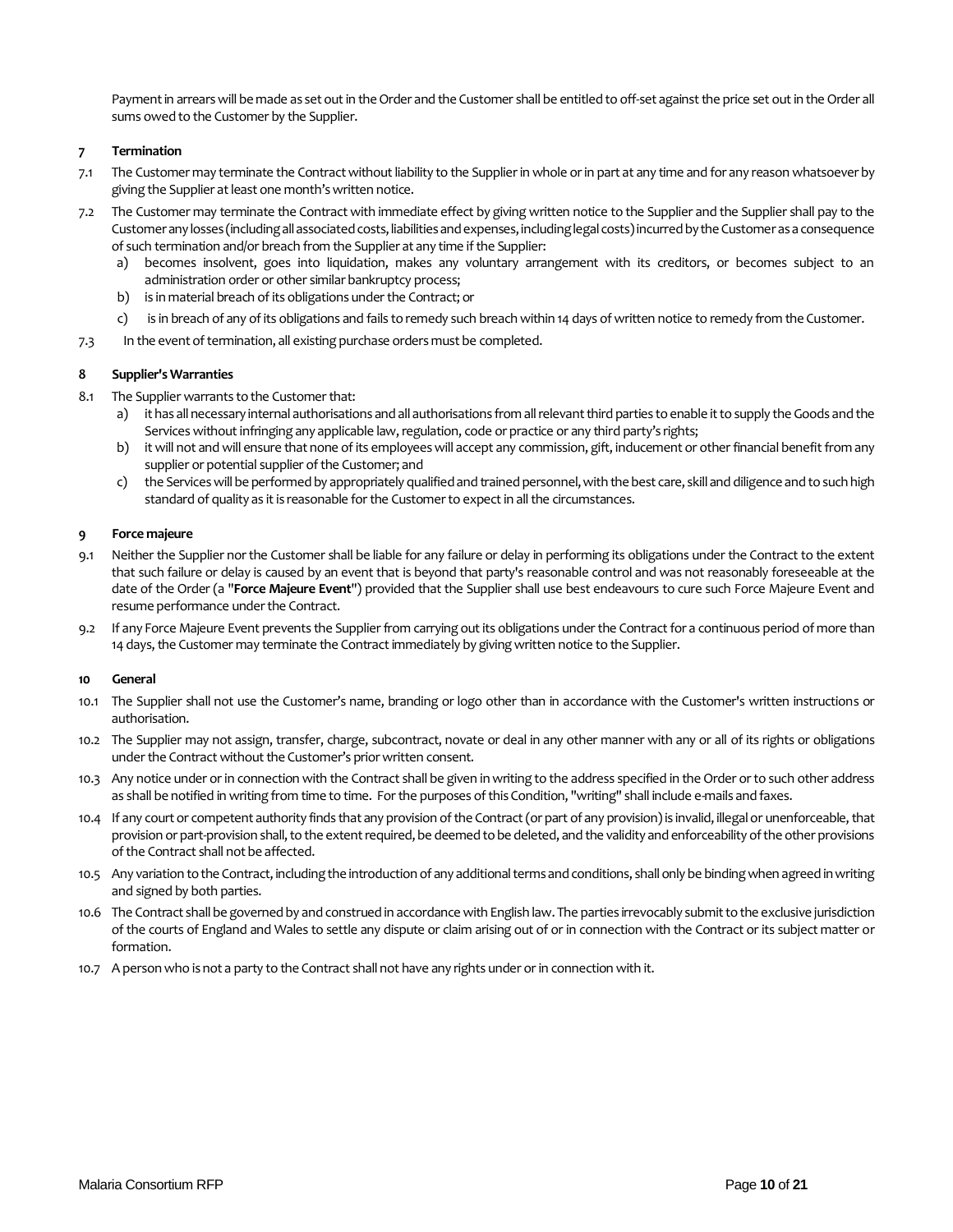## **Anti-Bribery Policy**

## **1. Purpose and context**

Malaria Consortium's policy is to conduct its work in an honest and ethical manner. Malaria Consortium, wherever it operates, takes a zero-tolerance approach to bribery and is committed to ensuring that its employees act professionally, fairly and with integrity in all dealings wherever Malaria Consortium operates. This is to ensure that the organisation benefits from a valued reputation, and donor and partner and beneficiary confidence.

## **2. Principles**

Malaria Consortium is committed to implementing and enforcing effective systems to counter bribery.

## **3. Scope**

This policy applies to all individuals in the organisation, including trustees, senior managers, employees (whether permanent, fixed term or temporary), volunteers and interns, consultants, partners and any other person or organisation providing services to Malaria Consortium whether paid or unpaid.

All employees will be trained on this policy on joining the organisation as part of their finance induction. They will be asked to sign that have read, understood and agree to abide by its content. All other persons associated with the organisation will be informed of this policy through their contractual arrangements. For existing employees and associated persons, the policy is to be communicated via the Country Director, the Regional Programmes Director in the regions and the Financial Controller in each country.

## **4. Definition and terms**

## What is a bribe?

A bribe is a financial or other advantage offered or given:

- To anyone to persuade them to or reward them for performing their duties improperly or;
- To any public official with the intention of influencing the official in performance of their duties. This includes any form of gift or payment to an official in an attempt to speed up or complete a process quicker than usual. The size of the gift is irrelevant.

## **5. Implementation**

Any individual suspected of offering, promising or giving a bribe, requesting, agreeing to receive or accepting a bribe or bribing a public official will be investigated under the organisation's disciplinary policy and if found guilty will be dismissed for gross misconduct. For any contractor found to offer, promise or give a bribe or requested or agreed to receive or accept a bribe or bribing a foreign public official, will have their contract terminated immediately, all business dealings will cease and financial compensation will be sought and it will be reported to the authorities as required by the Act.

If any individual is confronted with a request to make a bribe, individuals are to present a copy or explain this Anti-Bribery Policy and must not agree to the bribe in any circumstances. All vehicles should carry a copy of the policy for this purpose.

## **Gifts and hospitality**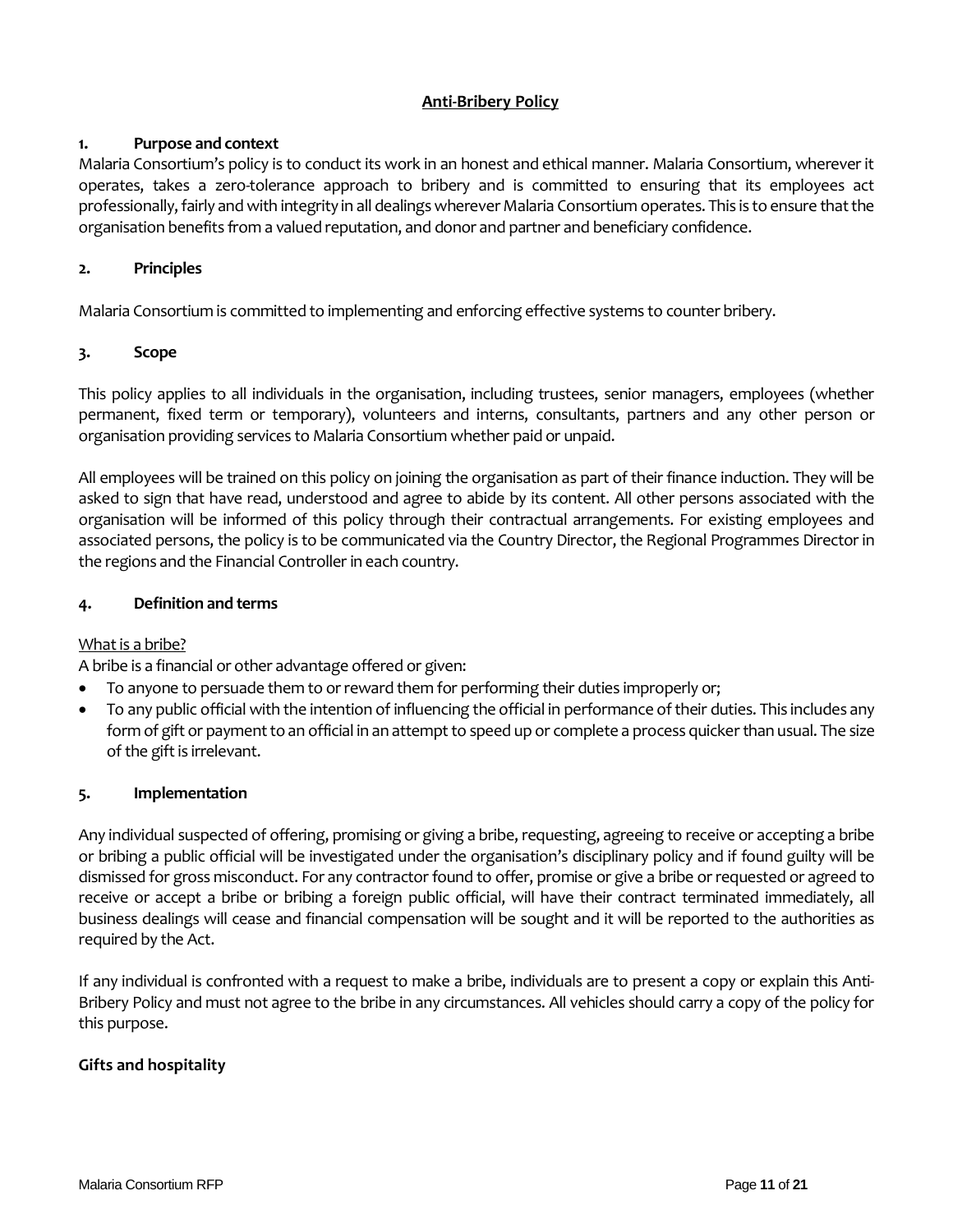This policy does not prohibit the giving and receiving of promotional gifts of low value and normal and appropriate hospitality. Low value gifts are defined as those below GBP 5.00 or currency equivalent. Gifts and hospitality may amount to bribery; therefore, these must not be offered or given with the intention of persuading anyone to act improperly or to influence a public official in the performance of his duties. Any gifts or hospitality offered must be reported to the Country Finance Manager before acceptance and instruction given to the individual on whether or not the gift is to be accepted.

Any offer or promise must be documented, whether it is approved or not by the Country Finance Manager on the register of interest and gifts for the country. Malaria Consortium does not give out gifts, although within projects, some activities, such as low cost incentives to voluntary workers, may be acceptable. These must be within the original project and its budget as agreed with the donor.

The register will be accessible by the Country Director, internal and external auditors and to regional and HQ staff performing checks on visits to the country.

## **Facilitation payments and kickbacks**

Malaria Consortium does not make, and will not accept, facilitation payments or "kickbacks" of any kind. Facilitation payments are typically small, unofficial payments made to secure or expedite a routine government action by a government official, for example to clear goods or persons through customs. Kickbacks are typically payments made in return for a business favour or advantage, for example, to reduce delivery time on goods and services. All employees must avoid any activity that may lead to, or suggest, that a facilitation payment or kickback will be made or accepted on behalf of Malaria Consortium.

## **Donations**

Malaria Consortium does not make contributions of any kind to political parties.

## **Financial Systems**

Malaria Consortium will keep financial records and ensure appropriate internal controls are in place to ensure there is an evidence trail for any payments made to third parties, in order to prevent corrupt payments taking place.

All expense claims relating to hospitality, gifts or expenses incurred to third parties must be submitted in accordance with the financial procedures and must specifically record the reason for the expenditure.

All accounts, invoices, memoranda and any other documents and records relating to dealings with third parties, such as clients, suppliers and other business contacts, must be prepared and maintained with strict accuracy and completeness. No accounts must be kept "off-book" to facilitate or conceal any payments.

## **Whistle Blowing**

Employees are encouraged to raise concerns about any issue or suspicion of malpractice at the earliest possible stage in accordance with Malaria Consortium's Whistle Blowing Policy. Malaria Consortium will apply criminal and administrative sanctions in a robust manner to demonstrate a zero tolerance to bribery.

## **Monitoring**

The effectiveness of this policy will be regularly reviewed by the Board of Trustees and internal control systems and procedures will be subject to audit under the internal audit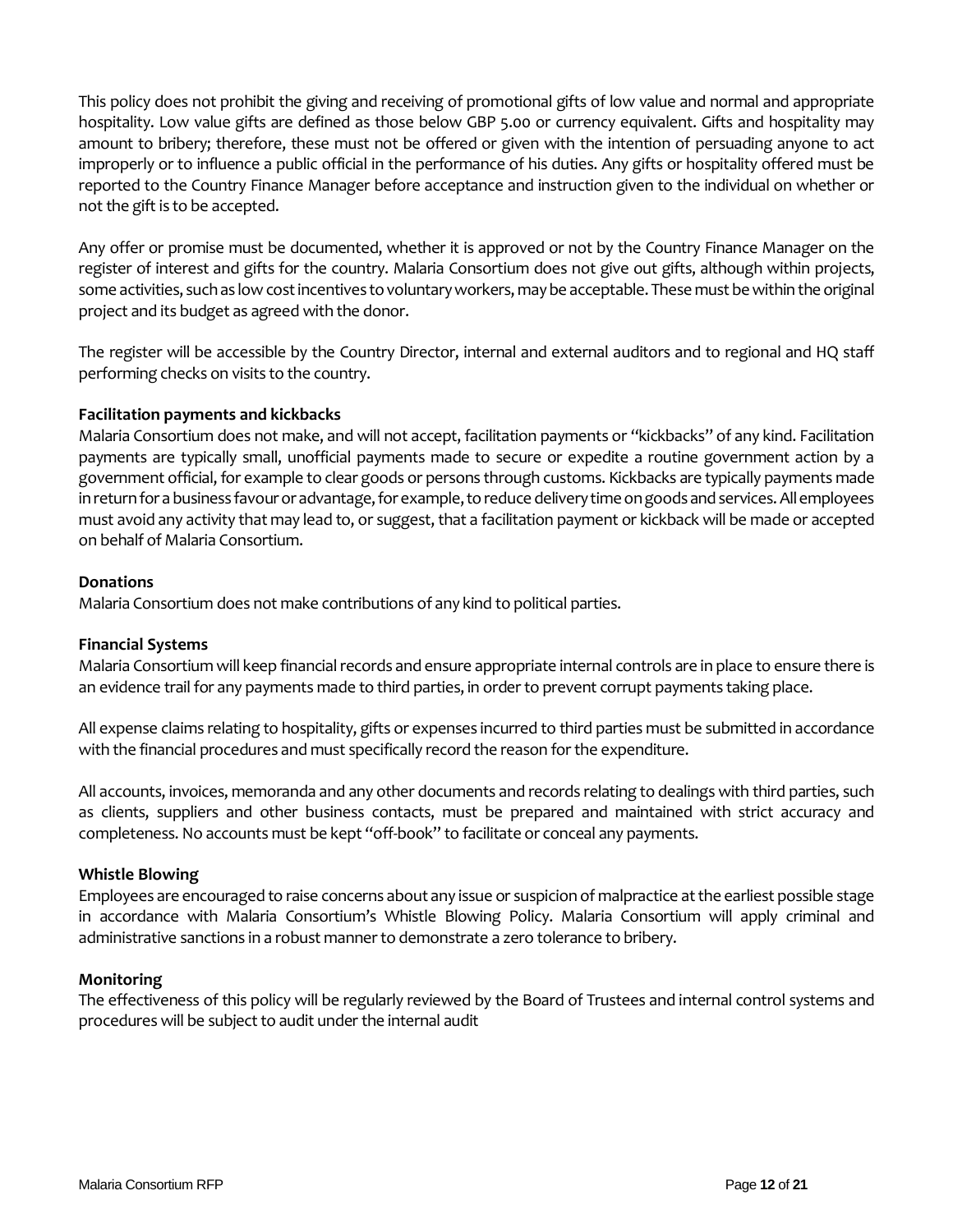## **Anti-Fraud and Anti-Corruption Policy**

### **1. Purpose and context**

The aim of Malaria Consortium's fraud and anti-corruption policy is to minimise fraud through a series of measures, including clear policies and processes, regular internal and external audits and training for all staff.

### **2. Principles**

Malaria Consortium is committed to investigate any and all suspected acts of fraud, misappropriation or other similar irregularity. Detecting fraud and corruption is everyone's responsibility and if any incident or potential incident is discovered staff must report it immediately, as required by Malaria Consortium's whistle blowing policy.

### **3. Scope**

Malaria Consortium is committed to maintaining an untainted reputation with its donors, partners, beneficiaries and vendors. All Malaria Consortium employees and service providers are under obligation to maintain integrity in all actions and must avoid circumstances that compromise their decisions or actions. All employees must ensure that the ethical business practices and interests of the organisation are observed.

It is a major violation of Malaria Consortium's policies for employees or service providers to knowingly conceal, falsify or misrepresent a material fact relating to any transaction. Misrepresentation may include but is not limited to: signing for receipt of goods or services not yet received or completed, or altering any document to disguise or change the outcome, including the back-dating of documents. For employees proven violations will lead to disciplinary action up to dismissal from employment and legal action. For service providers proven violations will result in the immediate termination of their contract and the cessation of all business dealings.

## **4. Definition and terms**

Fraud is defined in the Uganda Act, as false representation, failure to disclose information or abuse of position, in order to make a gain for yourself or another or to cause or expose another to a risk of loss. Fraud covers an act of deception, bribery, forgery, extortion, theft, misappropriation, false representation, conspiracy, corruption, collusion, embezzlement, or concealment of material facts.

Anti-corruption: relates to the measures taken to eradicate or prevent dishonest or fraudulent conduct.

Both corruption and fraud amount to abuse and theft. Acts of fraud and corruption include, but are not restricted to:

- Falsifying time sheets or payroll records
- Falsifying travel and entertainment expenses
- Fictitious reporting of receipts from suppliers or shipments to customers
- Creation of false invoices or purchase orders, including the back-dating of documents
- Misappropriation of Malaria Consortium and donor equipment, resources and even data
- Misstatement of income
- Misstatement of assets
- Understatement of liabilities
- Paying bribes, that is payment to another person to induce a certain action from them, this includes payments to officials such police officers requesting unofficial payments on road blocks
- Receiving money or gifts in order to undertake a certain action for example ordering with a specific supplier
- Obtaining Malaria Consortium income or assets by deception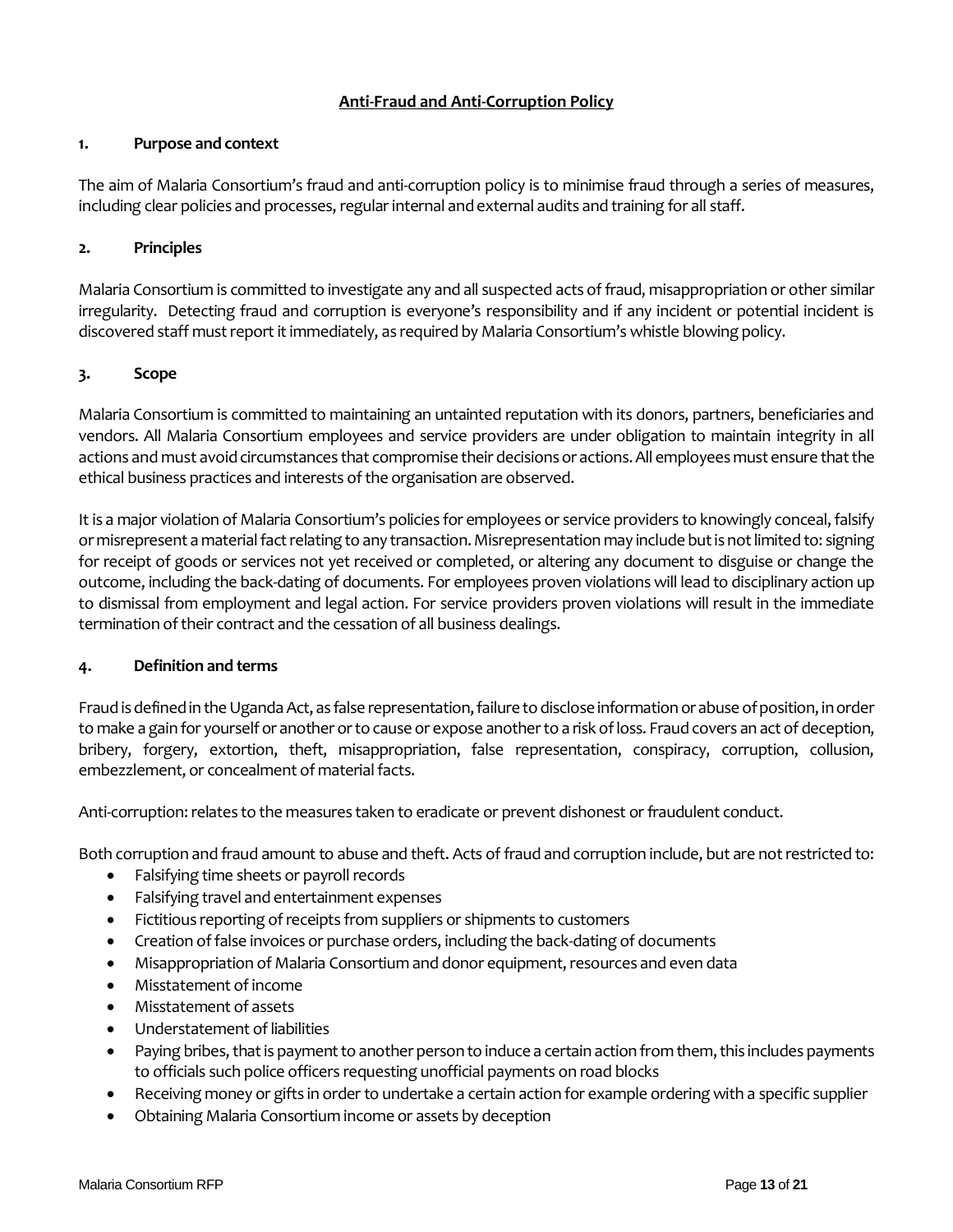• Claiming to provide services to beneficiaries that do not exist, and other forms of identify fraud

## **5. Implementation**

## Steps to mitigate occurrence

The organisation adopts the following anti-fraud measures to minimise its risk from fraudulent activity:

- Clear policies on the expected conduct of staff in the organisation, for example Anti-Bribery and Code of Conduct communicated as part of induction programme and updates staff in team meetings.
- Records and investigates all incidences including suspected and confirmed fraud, in line with MC Guidance on Conducting a Fraud investigation.
- Reports fraud to the police and to the Charity Commission.
- Implements robust controls and informs staff about the procedures and measures in place.
- Ensures records of all income and expenditure are kept and receipts, invoices and supporting documents are adequate.
- Checks that financial controls are not overridden, by-passed or ignored
- Reconciles bank accounts monthly and conducts spot checks
- Uses tiered delegated authority and signature levels for all payments
- Restricts and closely monitors access to sensitive information
- Implements an Internal Audit function reviewing processes and procedures on a risk basis
- Establishes clearly defined roles for staff that include segregation of duties

Malaria Consortium has a zero tolerance to fraud and corruption. Malaria Consortium will apply robust sanctions to combat fraud and corruption including disciplinary action and reporting suspected criminal activity to the police.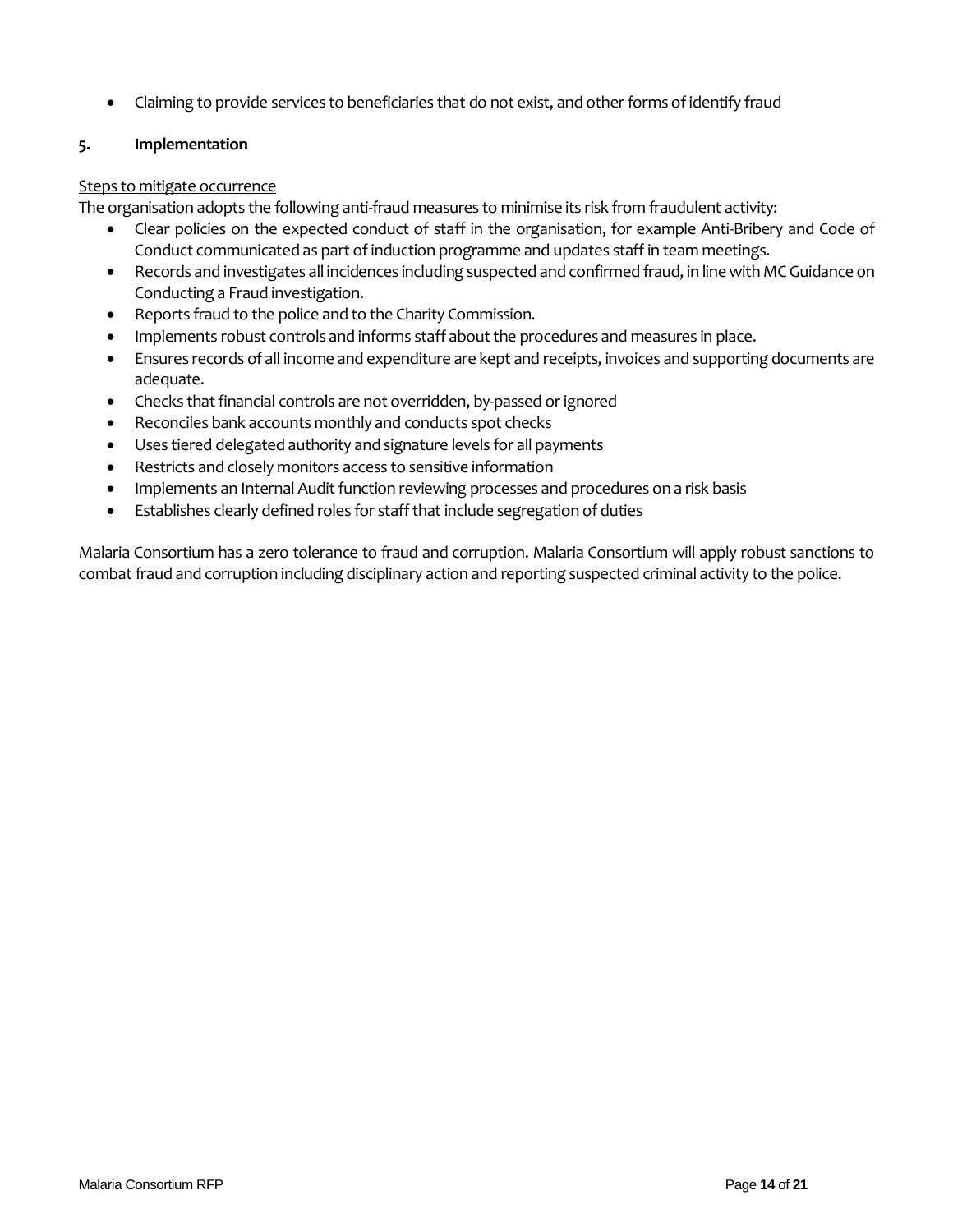### **Safeguarding Policy**

### **1 Purpose and context**

Malaria Consortium works with communities, governments, academic institutions, and local and international organisations, to ensure effective delivery of services. Our work often puts those that work for us in position of power in relation to children & adults in vulnerable circumstances in the communities that we work with and we have an obligation not to abuse this power and to actively act against any such abuse. Our capacity to ensure the protection of children & adults in vulnerable circumstances depends on the ability of staff and partners to uphold and promote the highest standards of ethical and professional conduct.

Malaria Consortium has a strong commitment to the welfare of all beneficiaries and their protection from harassment abuse and exploitation to provide safeguards in all of our work with communities. Children and adults in vulnerable circumstances in those communities can be at particular risk and, it is a collective responsibility to prevent abuse and exploitation.

In recognising our responsibility to protect children and adults in vulnerable circumstances from any harm that may be caused due to their coming into contact with the organisation, Malaria Consortium has developed a Safeguarding Policy, which outlines this commitment and its implications. This policy sits within a policy and governance framework that is underpinned by our values, what we stand for and intend to achieve. We aim to identify and minimise risks, deter and remove opportunities for abuse to occur. This is done by upholding high standards and putting in place stringent mechanisms to monitor these and learn from the past.

Policy Framework



This policy is aligned with general international standards including the United Nations Convention on the Rights of the Child. The Organisation will comply with laws relating to human trafficking as set out in our Modern Slavery [Statement.](https://www.malariaconsortium.org/who_we_are/modern-slavery-statement.htm) While Malaria Consortium staff and partners will comply with local legislation, if the standards outlined in this policy are stronger than local legislation, then this policy is to be followed.

**2 Principles**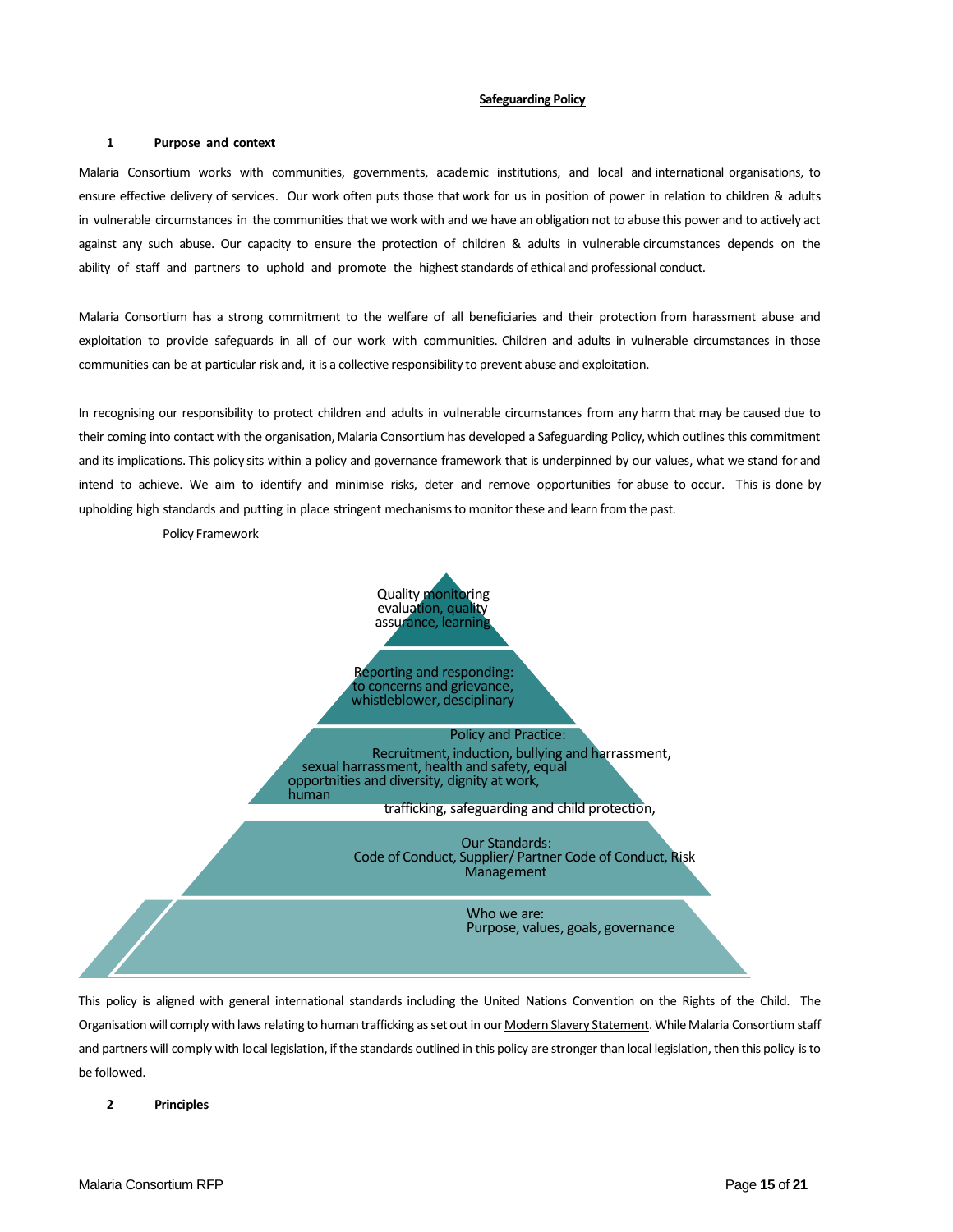The Safeguarding Policy is committed and guided by the following set of principles:

### **2.1Mandatory Compliance**

Malaria Consortium staff members and partners must ensure they understand the Safeguarding Policy, their responsibilities and how to report any wrongdoing or concerns. This policy are mandatory for all Malaria Consortium staff and partners and no exceptions will be made.

Malaria Consortium complies with reporting requirements from donors and relevant bodies on Safeguarding and Human Trafficking concerns.

### **2.2Upholding of Protection Rights**

- All children and adults in vulnerable circumstances have equal rights to protection from harm. They should be empowered to understand their rights in this area, and made aware of what is acceptable and what they can do if there is a problem or concern.
- Everybody has a responsibility to support the protection of children and adults in vulnerable circumstances.
- Organisations have a duty of care to children and adults in vulnerable circumstances with whom they work, are in contact with, or who are affected by their work and operations.
- If working with partners, organisations have a responsibility to help any partner meet the minimum requirements on protection.
- The Human Rights of children and adults in vulnerable circumstances will be respected and everyone the organisation comes into contact with will be treated with respect and dignity regardless of age, disability, gender, civil status, race, religion or belief; gender and sexual orientation.
- No form of discrimination, harassment, or abuse (physical, sexual or verbal), intimidation or exploitation is acceptable.
- The best interests of the child or adult in vulnerable circumstances will guide safeguarding decisions.

### **2.3Zero Tolerance to Inaction**

- Malaria Consortium operates a zero tolerance approach to abuse and exploitation. Under no circumstances will any abuse by Malaria Consortium staff and partners be tolerated, and all concerns will be investigated without delay, and each case will be dealt with fairly and professionally and referred to local authorities if required.
- The organisation is open and transparency. Safeguarding concerns will be raised and discussed, poor practice and inappropriate behaviour will be challenged and addressed, and safeguarding measures will be continuously reviewed and strengthened to ensure the organisation remains accountable to children and adults in vulnerable circumstances.
- Managers have a particular responsibility to uphold the highest standards, to set a good example, and to create a working environment that supports and empowers staff. They have a responsibility to understand and promote the policy. They must do all they can to prevent, report and respond appropriately to any concern or potential breaches of the policy.
- Zero tolerance of inappropriate behaviour applies whether a proven incident happens in or out of working hours.
- Malaria Consortium safeguarding approach prevails in all the stages of our operations, projects and activities, thus ensuring the organisation does not harm children and adults in vulnerable circumstances.

### **3 Scope**

The policy applies to all staff members and partners. In this policy 'staff members' and 'staff' are taken to refer to all internal staff and 'partners' is taken to refer to all trustees, consultants, contractors, volunteers, interns, partner agencies, sub-grantees, community workers, suppliers and visitors to projects.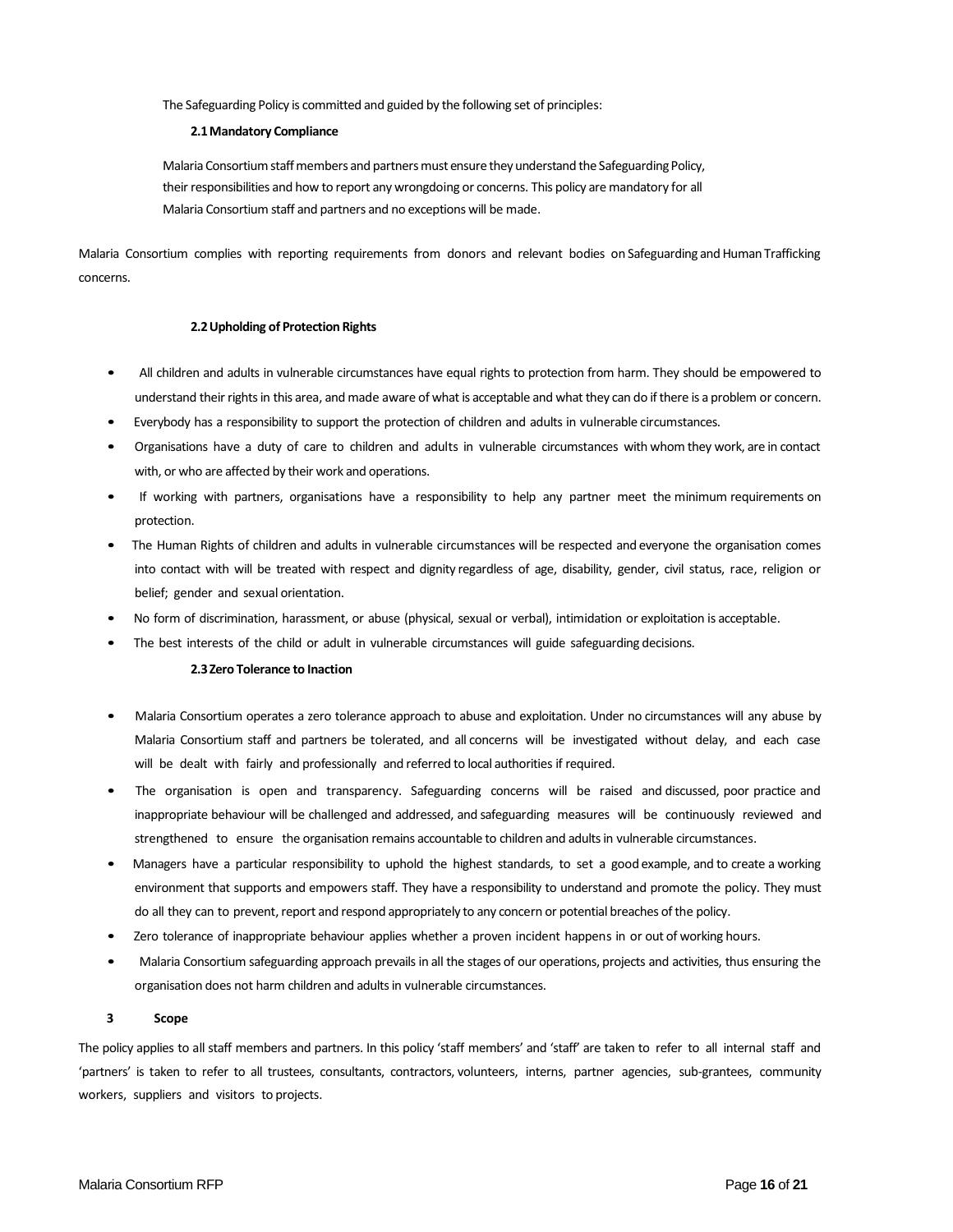### **4 Definitions and terms**

The following definitions will be used throughout the policy.

**Child:** This policy regards a child as anyone under the age of 18 years, irrespective of alternative local definitions.

**Protection**: Protection includes ensuring that individual basic human rights, welfare and physical security are recognised, safeguarded and protected in accordance with international standards.

**Safeguarding:** Safeguarding is the combination of policies and actions undertaken to protect children and adults in vulnerable circumstances by mitigating risks, responding to and referring cases, to ensure no harm as a result of association with the organisation.

Sexual exploitation: Is the abuse of vulnerability, differential power, or trust for sexual purposes; this includes profiting monetarily, socially or politically from the sexual exploitation of another. Prostitution, human trafficking for sexual abuse, modern slavery and exploitation are only some examples of this.

**Adult in vulnerable circumstances**: Is defined as someone over the age of 18 unable to take care of themselves / protect themselves from harm or exploitation; or who, due to their gender, mental or physical health, disability, or as a result of disasters and conflicts, are deemed to be at risk of being abused.

### **5 Implementation**

Malaria Consortium will work to reduce the risk of abuse and exploitation of children and adults in vulnerable circumstances by staff members and partners by following the procedures outlined below.

### **5.1 Prevention**

#### **5.1.1 Risk Assessment and Programme Design**

Malaria Consortium will assess safeguarding risks at three levels one at the role level, one at the programme design level and one for suppliers.

### **Role Level**

As part of Malaria Consortium's job evaluation process following role design and prior to recruitment every role is assessed for its inherent risk to Safeguarding. Thisis done by the recruiting manager and Human Resources. This risk level is then validated by the job evaluation committee against other similar roles across the organisation and checked for local contextual factors. Once this is complete the role safeguarding risk level is included on the job description and the employee record in the HR Information System.

The Human Resources Director is responsible for ensuring that all job descriptions reflect the level of risk for each role following the job evaluation process and the Country or Regional Directors are responsible for ensuring all staff have agreed mitigating actions and that they are completed.

#### **Programme/ project Level risk assessment**

Malaria Consortium will design programmes in a way which takes into account potential risks to children and adults in vulnerable circumstances, and act to minimise any identified risks. Risks can be intended or unintended, and can be from Malaria Consortium staff, volunteers, vendors, or others associated with the organisation. Risks can also be incidental, such as an activity in which mothers are expected to leave their children at home unattended.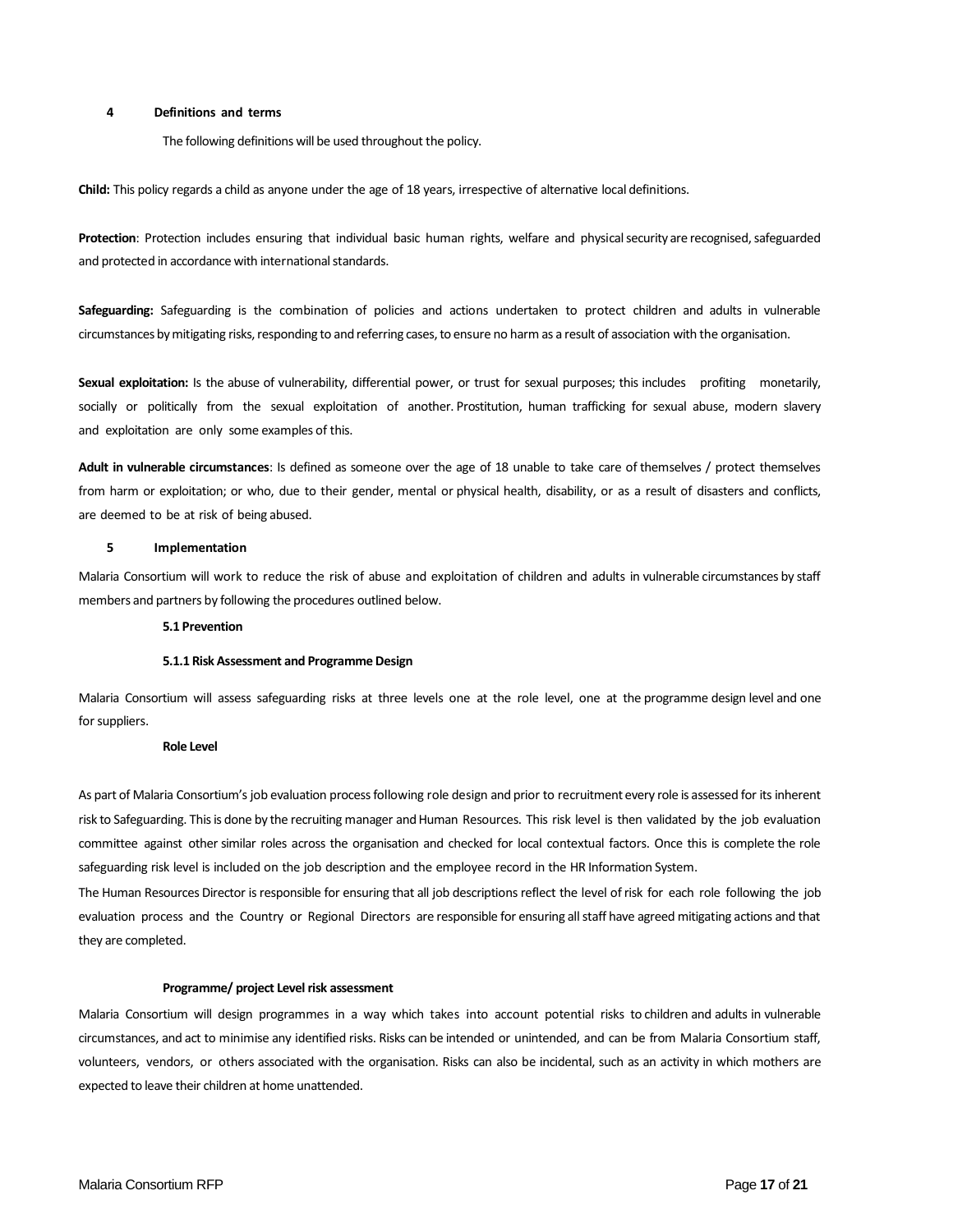Malaria Consortium incorporates safeguarding into any standard risk assessment it conducts when designing a new project. All projects will be assessed during the design phase for their potential risks to children and adults in vulnerable circumstances, and mitigation strategies developed. Project managers will be responsible for conducting a safeguarding risk assessment for each of their projects, and ensuring the policy is implemented at all times.

The respective Country Director is responsible for signing all project safeguarding risk assessments as proof that it been reviewed and sending them back for filing in the relevant project folder(s). The Country Director will also ensure all high level risks are flagged through the regional risk register to the corporate register if applicable and all medium and low risks are to be monitored by programme and regional management levels.

#### **Supplier**

Malaria Consortium requires all suppliers contracted directly by Malaria Consortium, nationally or internationally, to agree to our Procurement Terms and Conditions, including our ethical standards.

Malaria Consortiums Procurement Terms & Conditions, ethical standards (section 3.1): "The Supplier shall observe the highest ethical standards during the performance of its obligations under this Contract including international labour standards promoted by the International Labour Organisation, including in the areas of child labour and forced labour"

Malaria Consortium will also check all suppliers from whom Malaria Consortium procures supplies or services nationally or internationally, against international sanctions and vetting lists which, amongst other details, include persons or entities that are convicted of engaging in or supporting sanctioned activities, including human trafficking. Malaria

### **5.1.2 Recruitment and Selection**

Consortium will not procure from any suppliers on international sanctions and vetting lists.

The organisation has guidelines in place covering the recruitment process of all staff. The recruitment guidelines will be reviewed and updated regularly to ensure that they accurately reflect 'safe recruiting' and screening standards.

### **5.1.3 Checks**

Malaria Consortium expect all suppliers to conduct security checks such as references and police checks as part of their recruitment processes.

### **5.1.4 Induction and Training**

Malaria Consortium expect all suppliers to include safeguarding training as part of their induction programme and refresher trainings. **5.1.5 Informing Communities and receiving complaints**

Each Malaria Consortium office location or project should inform communities on the conduct to expect of staff and partners of the Malaria Consortium. Considerations should be made as to how community members, including children, can raise concerns over inappropriate behaviour by staff. This could include comment boxes, regular announcements to communities in verbal, or written form, ensuring that this is translated into all relevant languages and available in illustrative, low-literacy and/or a child-friendly format where possible.

### **5.1.6 Regulation of Communications – Use of Images and information on Children and Adults in Vulnerable Circumstances**

Malaria Consortium recognizes that children and adults in vulnerable circumstances can be unintentionally put at risk through images, video, or other documentation and images. All project managers and partners are responsible for reviewing photography and film captured during the course of their work, before they are used in the public domain, for any potential breach of the Safeguarding Policy.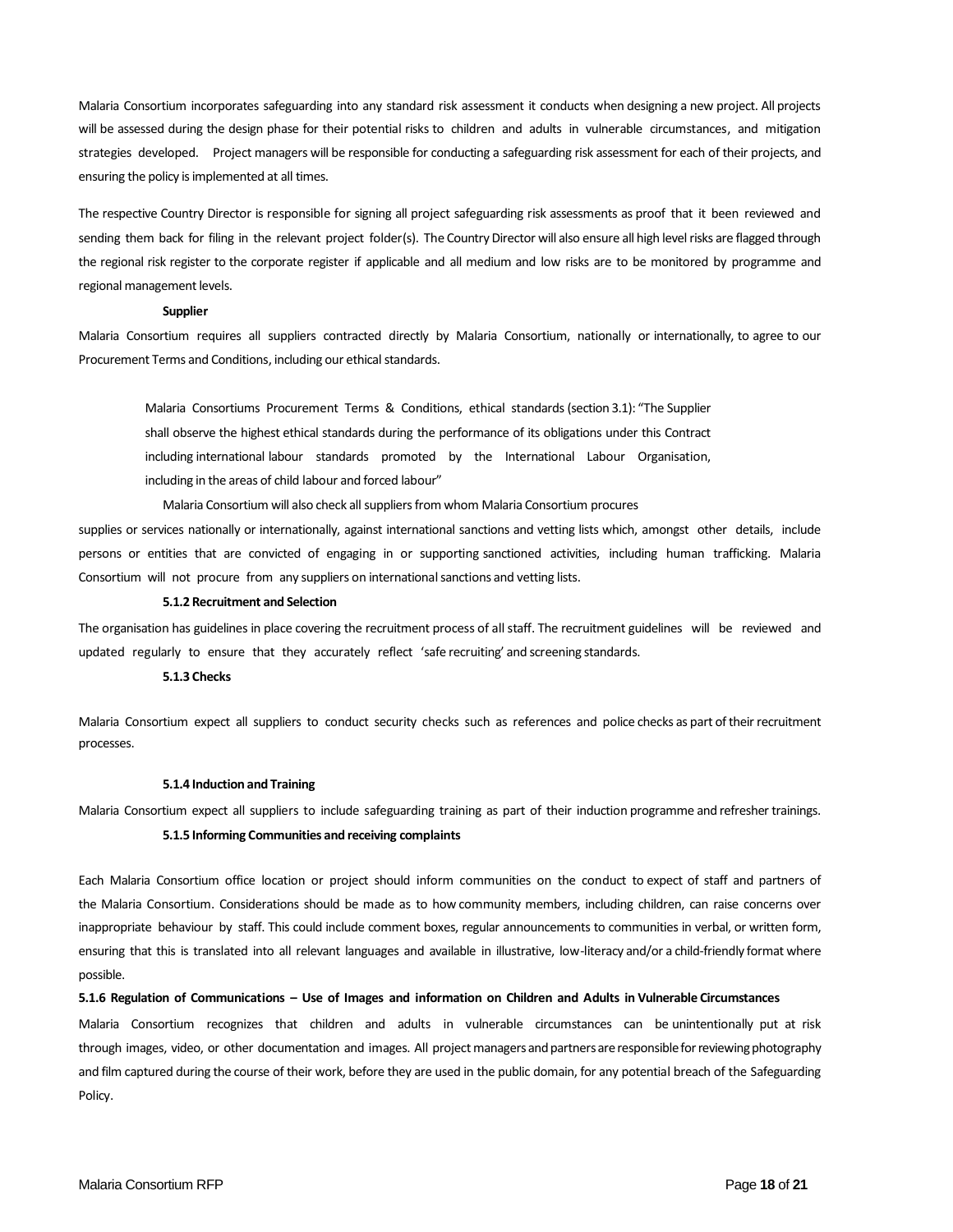#### **Social media**

Malaria Consortium recognizes that there are certain risks particular to children and adults in vulnerable circumstances, which can be posed by staff using work photos on their personal social media sites. For this reason, no staff member, partner, volunteer, trustee, agency, company or consultant employed by Malaria Consortium will post photos relating to the organisation's activities, on personal social media sites such as Facebook, Twitter, Instagram, without the express permission of the person whose photo has been taken.

### **5.2 Responsibilities**

### **5.2.1 Staff and Partners**

Part of safeguarding children and adults in vulnerable circumstances is ensuring that all Malaria Consortium staff and partners understand clearly the behaviour that is expected of them when they come into contact with children and adults in vulnerable circumstances.

As well as adhering to the organisations Code of Conduct, all staff and partners are expected to work within the standards outlined below. These Standards are intended to serve as an illustrative guide for staff and partners to make ethical decisions in their professional lives, and at times in their private lives. While acknowledging that local laws and customs may differ from one country to another, these measures are based on international standards:

- Treat all children & adults in vulnerable circumstances (and all beneficiaries) fairly and with respect & integrity and to be aware of the power that they can have over beneficiaries by virtue of their engagement with Malaria Consortium.
- Act in a way that seeks to care for and protect the rights of children & adults in vulnerable circumstances and ensure that their best interests are paramount.
- Safeguard and make responsible use of information and resources. This includes the exercise of due care in all matters of official business, and not divulging confidential information about beneficiaries.
- Uphold the integrity of the organisation, by ensuring that personal and professional conduct is, and is seen to be, of the highest standard.
- Report any abuse by a staff member or partner (regardless of their role) to the relevant Director or Human Resources, and other appropriate authorities.
- Ensure that another appropriate adult is present when working in the proximity of children or adults in vulnerable circumstances.
- Never engage in any exploitative relationships sexual, emotional, financial or employment-related with a beneficiary. This is regardless of the local age of consent, i.e., the local or national laws of the country. Failure to report such a relationship may also lead to disciplinary action.
- Refrain from any involvement in criminal or unethical activities that contravene human rights.
- Follow the guidelines when photographing or filming a child or adults in vulnerable circumstances.
- Never shortcut safe recruitment procedures

#### **5.3 Reporting**

### **5.3.1 Incident Reporting**

It is mandatory for any allegation, belief about or suspicion of, abuse, neglect or exploitation of a child or adult in vulnerable circumstances by a Malaria Consortium staff member or partner to be reported immediately to either the respective in-country **Safeguarding Focal Point,** the **Country Director,** the **HR Director** or the **Chief Executive** in the absence of the **HR Director**. Suppliers should report an incident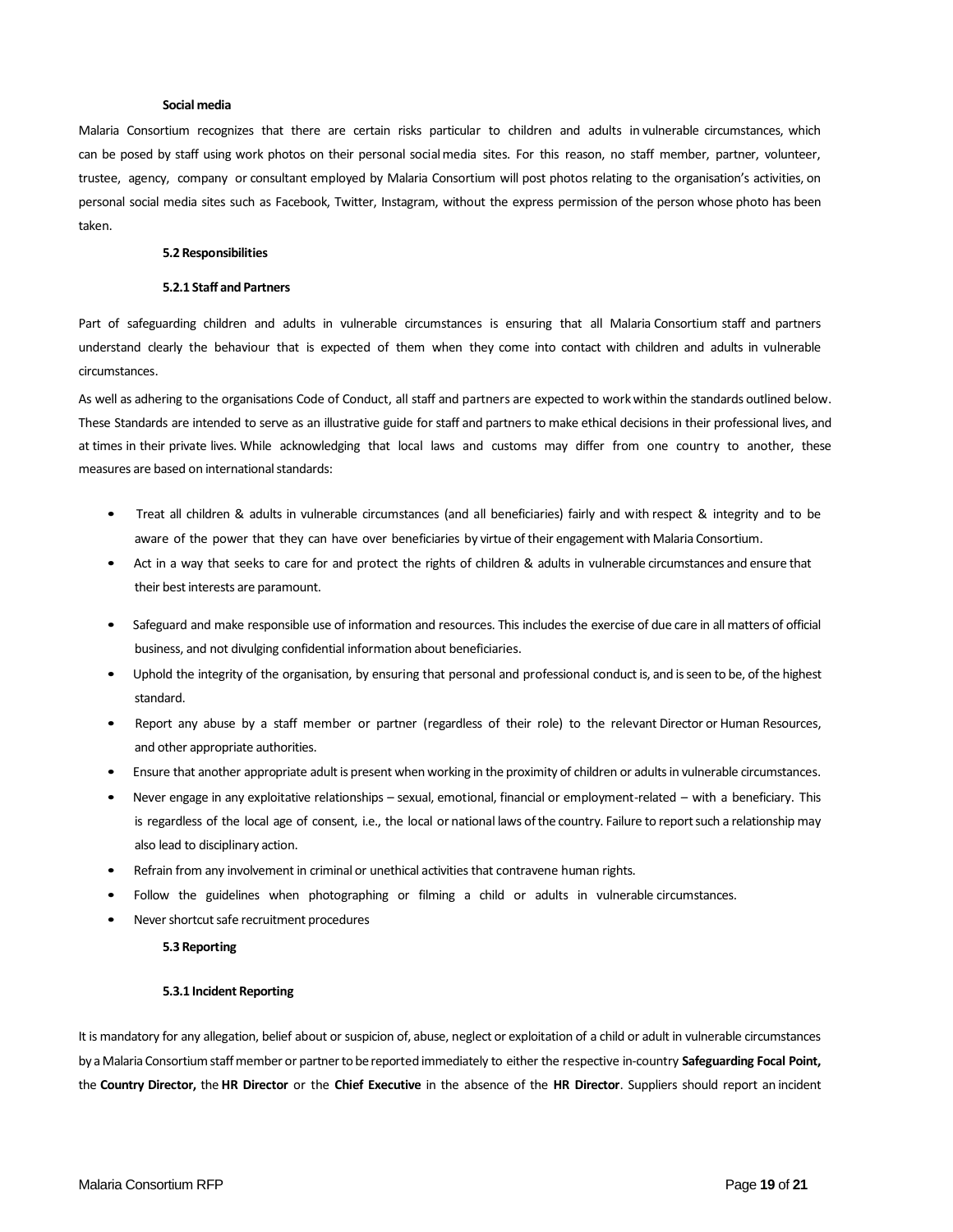immediately to the relevant national authority. This should be done, **ideally within 24 hours** of the occurrence of the incident or report of the incident.

If a beneficiary (including a child or adult in vulnerable circumstances) or their carer reports an incident, they must be taken seriously and listened to carefully. Once an allegation is made there should be an immediate response that protects them from further potential abuse or victimisation. Where appropriate, the family/carers of the survivor should be informed of the allegation and action proposed and they should be consulted where possible as to the process to be followed.

Beneficiaries should report their concern to a representative of the organisation.

### **5.3.2 Confidentiality of reporting**

Reported breaches to the Safeguarding Policy will be kept confidential, and information shared only with relevant individuals. For internal cases, the following parties are likely to be informed: the HR Director, Internal Audit Manager, Chief Executive, and the Board of Trustees. Donors will be informed where there is a mandate to do so and, Trustees will report serious incidents to the Charity Commission. The name of the reporting staff member will be protected, the name of the child or adultin vulnerable circumstances, their family, and community involved will be kept strictly confidential, and divulged only when absolutely necessary, and then only to relevant individuals.

### **5.3.3 External incidents**

There may be cases when Malaria Consortium staff, volunteers and others come across incidents of abuse or exploitation which may be committed by someone not connected with Malaria Consortium, at times within beneficiary communities and at other times in the broader community. Such incidents do not constitute a breach of the Safeguarding Policy, as they have not been perpetrated by a Malaria Consortium staff member or other person or entity associated with Malaria Consortium. However, as children and adults in vulnerable circumstances are beneficiaries in the communities in which Malaria Consortium works, and the health and wellbeing is of paramount concern, staff members have a moral obligation not to ignore external cases, but report to the Country Director and/or the relevant national authority.

#### **5.4 Breaches**

Any reported breaches of the Safeguarding policy will be ultimately reported to the Chief Executive who will then inform the Board of Trustees.

#### **5.4.1 Investigation**

Any alleged breach of the Safeguarding policy will be investigated and dealt with.

Investigations will differ depending on the type and severity of the concern, but at a minimum will:

- Have one person who will receive and follow up on concerns, and support the investigation.
- Ensure that the Country or Regional Director / HR Director receives the report within 24 hours of the incident occurring or being raised.
- Maintain at all times confidentiality of the alleged offender, the whistle blower, the child or adult in vulnerable circumstances, their family and community.
- Cooperate with local and international authorities, including but not limited to, police in any criminal investigation, keeping in mind the best interests of the child or adult in vulnerable circumstances and their family.

### **5.4.2 Disciplinary measures**